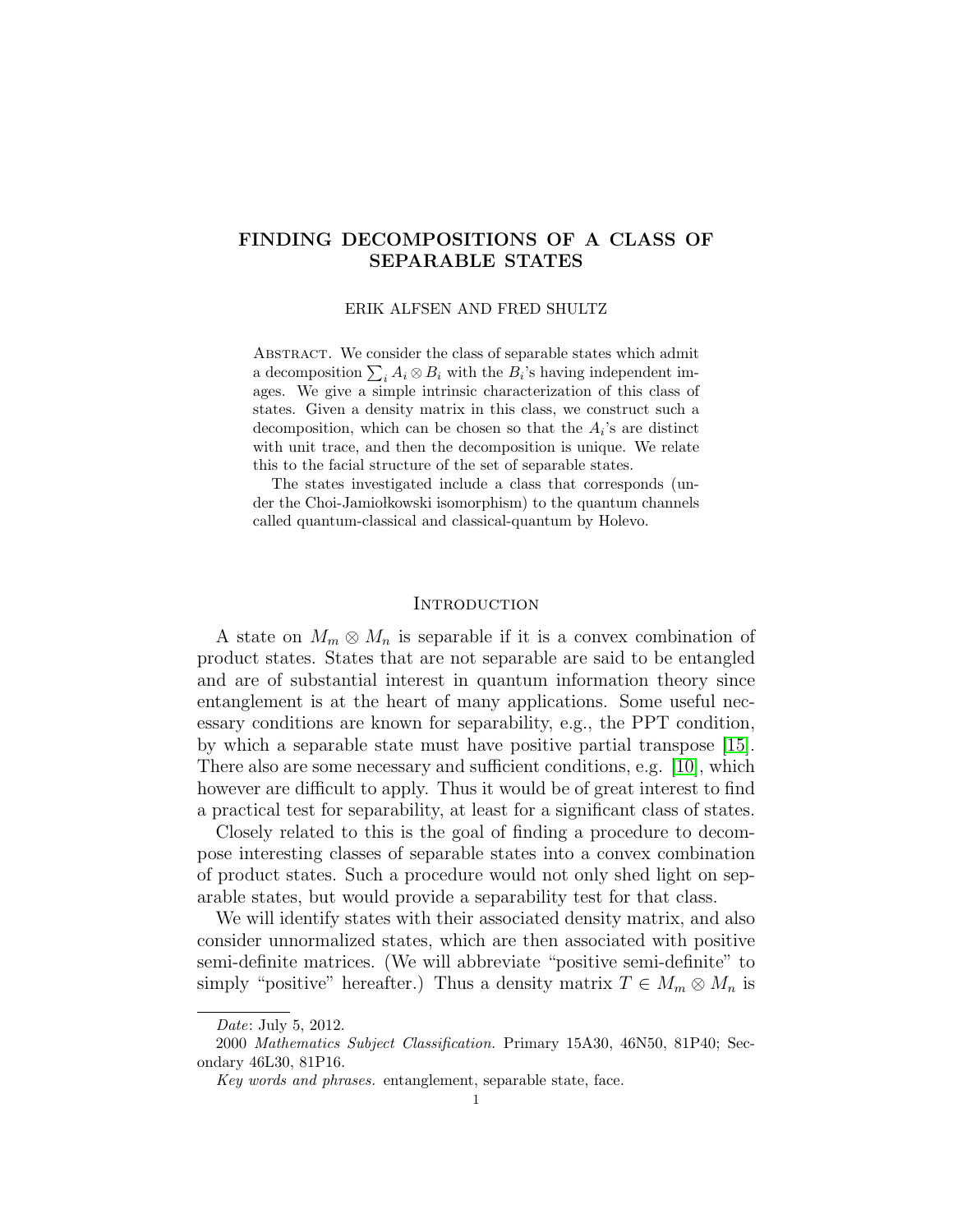separable if it admits a representation

<span id="page-1-0"></span>(1) 
$$
T = \sum_{\gamma=1}^{p} A_{\gamma} \otimes B_{\gamma}
$$

where each  $A_{\gamma}$  and  $B_{\gamma}$  is positive. Such a density matrix T represents a mixed state on a bipartite quantum system composed of two subsystems, the A-system and the B-system, associated with  $M_m$  and  $M_n$ respectively.

In our previous paper [\[2\]](#page-22-2), the authors studied separable states with such a representation with each  $A_{\gamma}$  and  $B_{\gamma}$  rank one, with the requirement that  $B_1, \ldots, B_p$  be projections onto linearly independent vectors. This class of states turns out to be same as the set of separable states T with the property that T and the marginal state  $\text{tr}_{A} T$  (obtained by tracing out over the A-system) have the same rank, cf. Lemma [15.](#page-20-0) The equivalence of these two formulations was established for states on  $M_2 \otimes M_n$  in [\[14\]](#page-22-3), and then in complete generality in [\[11,](#page-22-4) Lemma 6, and proof of Thm. 1], where it was also shown that for states satisfying this rank requirement, the PPT condition is equivalent to separability. (An alternate proof of the equivalence of these rank and independence conditions was given in [\[17,](#page-22-5) Lemma 13].) In [\[11\]](#page-22-4) the authors also gave a procedure for decomposing such states into a convex sum of pure product states, based on an inductive argument for finding a certain kind of product basis, and then a reduction to a block matrix whose blocks are normal and commute. In this paper we also make use of a reduction to this type of matrix. The existence of special families of commuting normal matrices played an important role in the investigation of separability in [\[18\]](#page-22-6) as well.

The current paper investigates separable states for which there is no rank restriction, but admitting a representation [\(1\)](#page-1-0) in which  $B_1, \ldots, B_p$ have independent images. We call such states B-independent, and give an intrinsic way to determine if a state falls in this category (Theorem [6\)](#page-9-0). An interesting subcategory of such states are those with a repre-sentation [\(1\)](#page-1-0) in which  $B_1, \ldots, B_p$  have orthogonal images; we call such states B-orthogonal.

Both categories of states were previously studied in the paper [\[5\]](#page-22-7). In that paper the terms "classical with respect to Bob" and "generalized classical with respect to Bob" are used for what we have called Borthogonal and B-independent. Those authors give a test for a state to be classical with respect to Bob, equivalent to that in parts (i) and (ii) of Theorem [4](#page-7-0) of this paper. They also give a test for generalized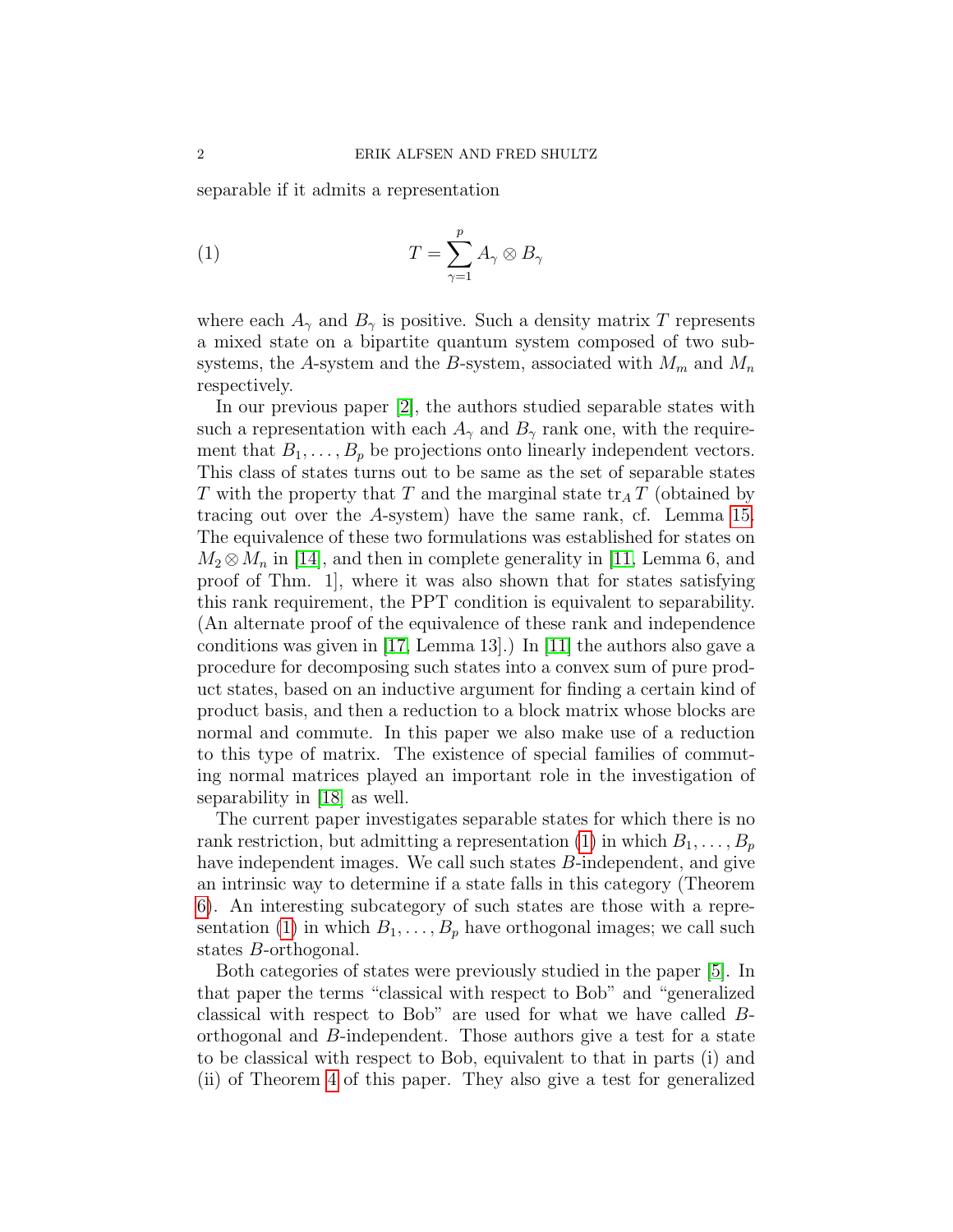classicality, involving a semidefinite programming algorithm. Part of our Theorem [6](#page-9-0) gives a different (and simpler) test for B-independence.

Let  $T$  be a  $B$ -independent state. We show that without knowing an explicit decomposition to begin with, there is a canonical way to locally filter  $T$  to yield a state  $T$  which admits a representation [\(1\)](#page-1-0) in which  $B_1, \ldots, B_p$  are orthogonal. (Of course, there is nothing special about the B-system compared to the A-system, and all results in this paper are valid with the roles of the  $A$  and  $B$  systems interchanged.)

This is then used to give a canonical form for  $T$ , and to find a decomposition of  $T$  of the form  $(1)$ , cf. Theorem [6.](#page-9-0) This decomposition can be chosen so that  $A_1, \ldots, A_p$  are distinct and have unit trace, and in that case the representation is unique. It is then simple to decompose further to get a representation of  $T$  as a convex combination of pure product states (i.e., of density matrices where each is the projection onto the span of a product vector), and we describe when this decomposition is unique (Theorem [14.](#page-19-0)) Finally, we show in Theorem [11](#page-16-0) that if a state has a representation [\(1\)](#page-1-0) with the images of the  $A_{\gamma}$  disjoint and the images of the  $B_{\gamma}$  independent, then the face of the space S of separable states that is generated by this state is the direct convex sum of separable state spaces of lower dimension.

The density matrices investigated here are closely related to interesting classes of completely positive maps. A completely positive map  $\Phi: M_m \to M_n$  is entanglement breaking if  $(I \otimes \Phi)(\Gamma)$  is separable for all positive Γ, cf. [\[12,](#page-22-8) [16\]](#page-22-9). The Choi-Jamiołkowski isomorphism [\[6,](#page-22-10) [13\]](#page-22-11) is a linear isomorphism under which completely positive maps correspond to positive matrices. Under this correspondence, entanglement breaking maps correspond to separable matrices, so the results of this paper on convex decompositions of a class of separable states then can be transferred to give information about decompositions and identification of the corresponding class of entanglement breaking maps.

In particular, there are two important classes of entanglement breaking maps (quantum-classical channels and classical-quantum channels) that have Choi matrices in the class of separable states investigated in the current paper. These classes were originally singled out by Holevo [\[9\]](#page-22-12), and further investigated as special cases of entanglement breaking maps by Horodecki, Shor, and Ruskai in [\[12,](#page-22-8) [16\]](#page-22-9). These are shown in Theorem [8](#page-12-0) to be special cases of the classes of A-orthogonal and B-orthogonal density matrices, which play a key role in the current paper. Theorem [4](#page-7-0) and Theorem [8](#page-12-0) together provide an intrinsic way to identify such quantum channels without knowing an explicit Kraus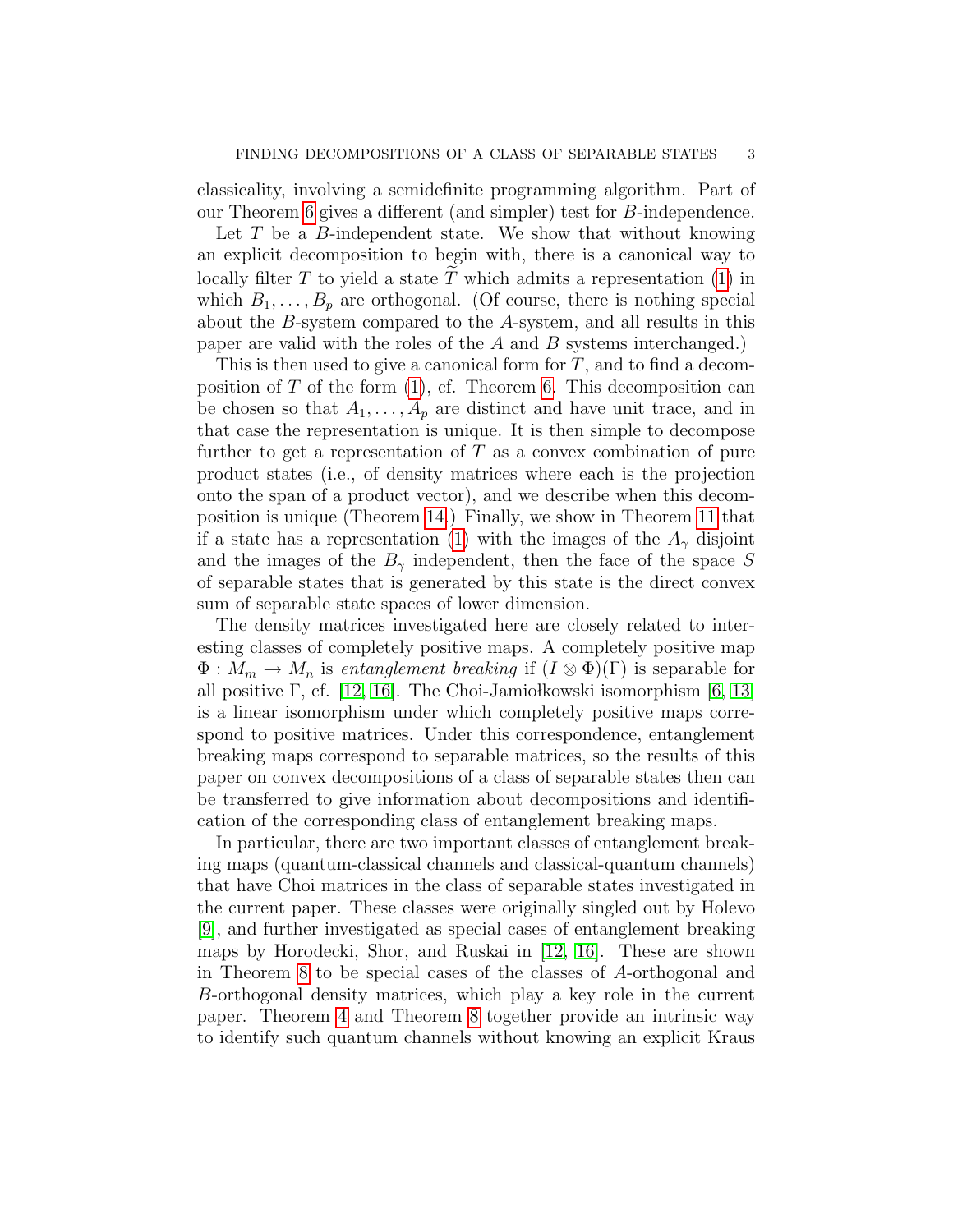decomposition ahead of time, as well as giving a procedure to find a Kraus decomposition of the appropriate form.

We would like to thank the referee for pointing out several careless errors in a previous draft, and for suggesting a shorter proof of Lemma [1.](#page-5-0)

#### A class of separable density matrices

**Definition.** Subspaces  $V_1, \ldots, V_p$  of a vector space are *independent* if their sum is a direct sum. This is equivalent to the implication

$$
\sum_{\gamma=1}^p x_{\gamma}=0 \text{ with } x_{\gamma} \in V_{\gamma} \text{ for } 1 \leq \gamma \leq p \implies \text{ all } x_{\gamma}=0.
$$

We now define the central class of separable density matrices that we will investigate. Later in Theorem [6](#page-9-0) we will give an intrinsic characterization of this class.

**Definition.** A density matrix  $T \in M_m \otimes M_n$  is *B*-independent if T admits a decomposition

(2) 
$$
T = \sum_{\gamma=1}^{p} A_{\gamma} \otimes B_{\gamma}
$$

where  $0 \leq A_{\gamma}, B_{\gamma}$  for  $1 \leq \gamma \leq p$ , with the images of  $B_1, \ldots, B_p$  independent.

*Example.* Let  $x_1, \ldots, x_p \in \mathbb{C}^m$  and  $y_1, \ldots, y_p \in \mathbb{C}^n$  be unit vectors, with  $y_1, \ldots, y_p$  linearly independent, and  $0 < \lambda_1, \ldots, \lambda_p$  with  $\sum_{\gamma} \lambda_{\gamma} = 1$ . Let T be the convex combination

(3) 
$$
T = \sum_{\gamma=1}^{p} \lambda_{\gamma} P_{x_{\gamma}} \otimes P_{y_{\gamma}}
$$

where for a unit vector z,  $P_z$  denotes the projection onto  $\mathbb{C}z$ . Then T is B-independent. The uniqueness of such decompositions, and the facial structure of faces of the separable state space generated by such states, were investigated by the current authors in [\[2\]](#page-22-2). As was discussed in the introduction, such states played an important role in [\[11\]](#page-22-4) and also appeared in [\[17\]](#page-22-5).

We will return to the subject of B-independent states after developing some necessary results.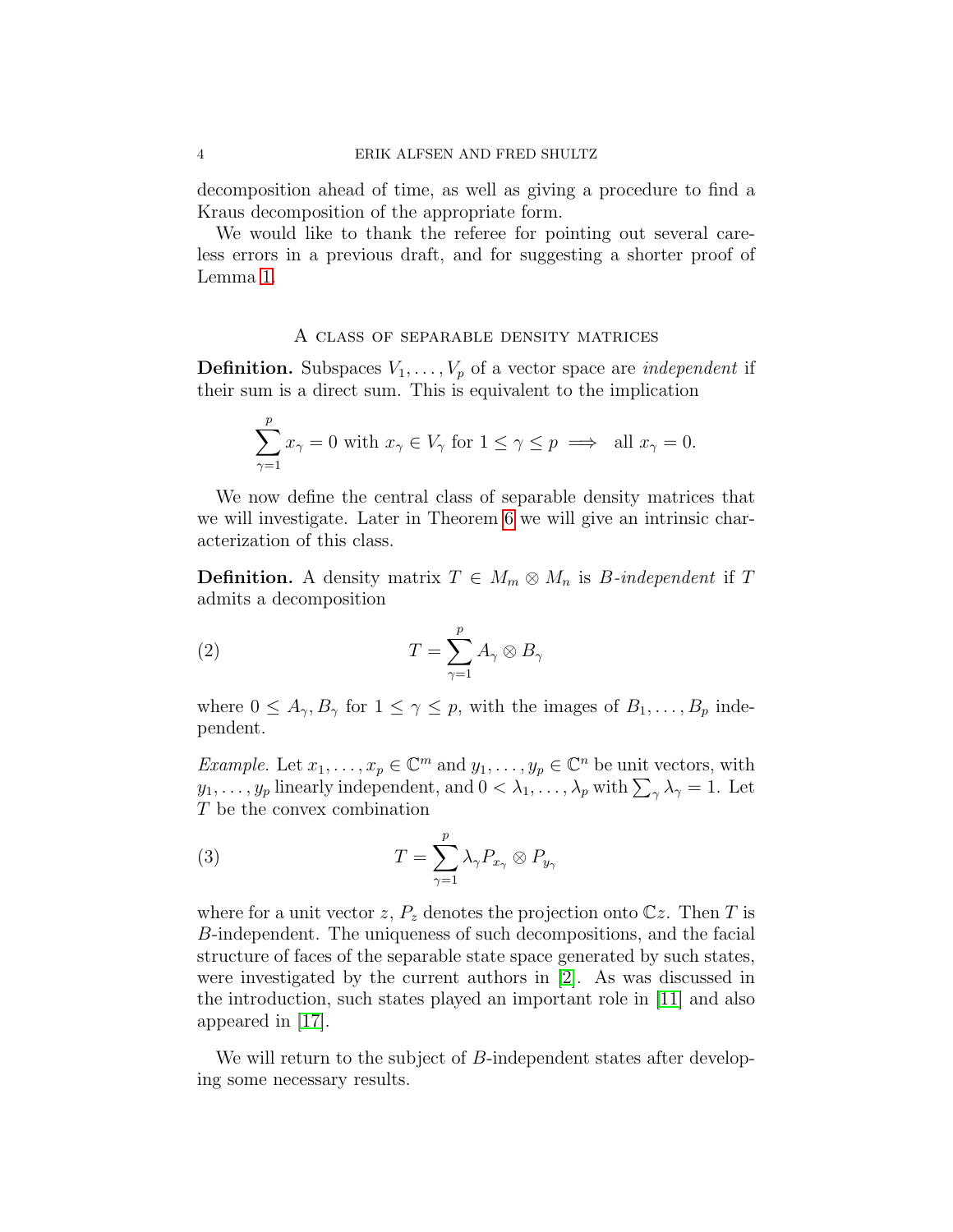# One sided local filtering

**Definition.** A linear map  $\Phi : M_d \to M_d$  is a filter if there is a positive  $A \in M_d$  such that  $\Phi(X) = AXA$ . (We do not require that A be invertible.) A map  $\Phi : M_m \otimes M_n \to M_m \otimes M_n$  is a *local filter* if there are positive A, B such that  $\Phi(X) = (A \otimes B)X(A \otimes B)$ .

Applications of filtering, e.g., to distillation of entanglement, date back at least to [\[3,](#page-22-13) [4,](#page-22-14) [7\]](#page-22-15). It is well known that we can apply a local filter to any density matrix to arrange for one or the other partial trace to be a projection, as we now describe.

**Definition.** If  $A > 0$ , then  $A^{\#}$  denotes the Penrose pseudo-inverse of A, i.e., the unique positive matrix which is zero on  $(\text{im } A)^{\perp}$  and satisfies  $A^{\#}A = AA^{\#} = P_A$ , where  $P_A$  is the projection onto the image of A. If a spectral decomposition of A is  $A = \sum_i \lambda_i P_i$  with all  $\lambda_i > 0$ , then  $A^{\#} = \sum_i \lambda_i^{-1} P_i.$ 

**Definition.** We write tr<sub>B</sub> and tr<sub>A</sub> for the partial trace maps on  $M_m \otimes$  $M_n$ , and if  $T \in M_m \otimes M_n$  then we write  $T_B = \text{tr}_A T$  and  $T_A = \text{tr}_B T$ .

**Definition.** Let  $0 \leq T \in M_m \otimes M_n$ . Then we denote by  $\widetilde{T}$  the matrix

<span id="page-4-1"></span>(4) 
$$
\widetilde{T} = (I \otimes ((T_B)^{\#})^{1/2}) T (I \otimes ((T_B)^{\#})^{1/2}).
$$

We view the pair  $(\widetilde{T}, T_B)$  as partitioning information about T into a state  $T_B$  that contains information about T on the subsystem B, and another part  $\tilde{T}$  which contains information about T relating to the system A as well as the interaction between A and B systems.

We will show later in this section that  $T$  can be recovered from the pair  $(T, T_B)$ . First, we discuss various facts about partial traces and filters which we need.

**Definition.**  $\{E_{ij}\}\$ are the standard matrix units of  $M_m$ . For any matrix  $T \in M_m \otimes M_n$ , we denote by  $\{T_{ij} \mid 1 \leq i, j \leq m\}$  the unique matrices in  $M_n$  such that

$$
T=\sum_{ij}E_{ij}\otimes T_{ij}.
$$

<span id="page-4-0"></span>If  $T = \sum_{ij} E_{ij} \otimes T_{ij} \in M_m \otimes M_n$ , then by definition

(5) 
$$
\operatorname{tr}_A T = \sum_i T_{ii} \text{ and } \operatorname{tr}_B T = \sum_{ij} \operatorname{tr}(T_{ij}) E_{ij}.
$$

It is well-known that the partial trace maps are positive maps. We now show that they are also *faithful*, i.e., if  $T \geq 0$  and either partial trace of  $T$  is zero, then  $T$  is zero. (We expect the following is wellknown, but we have included it here for lack of an explicit reference.)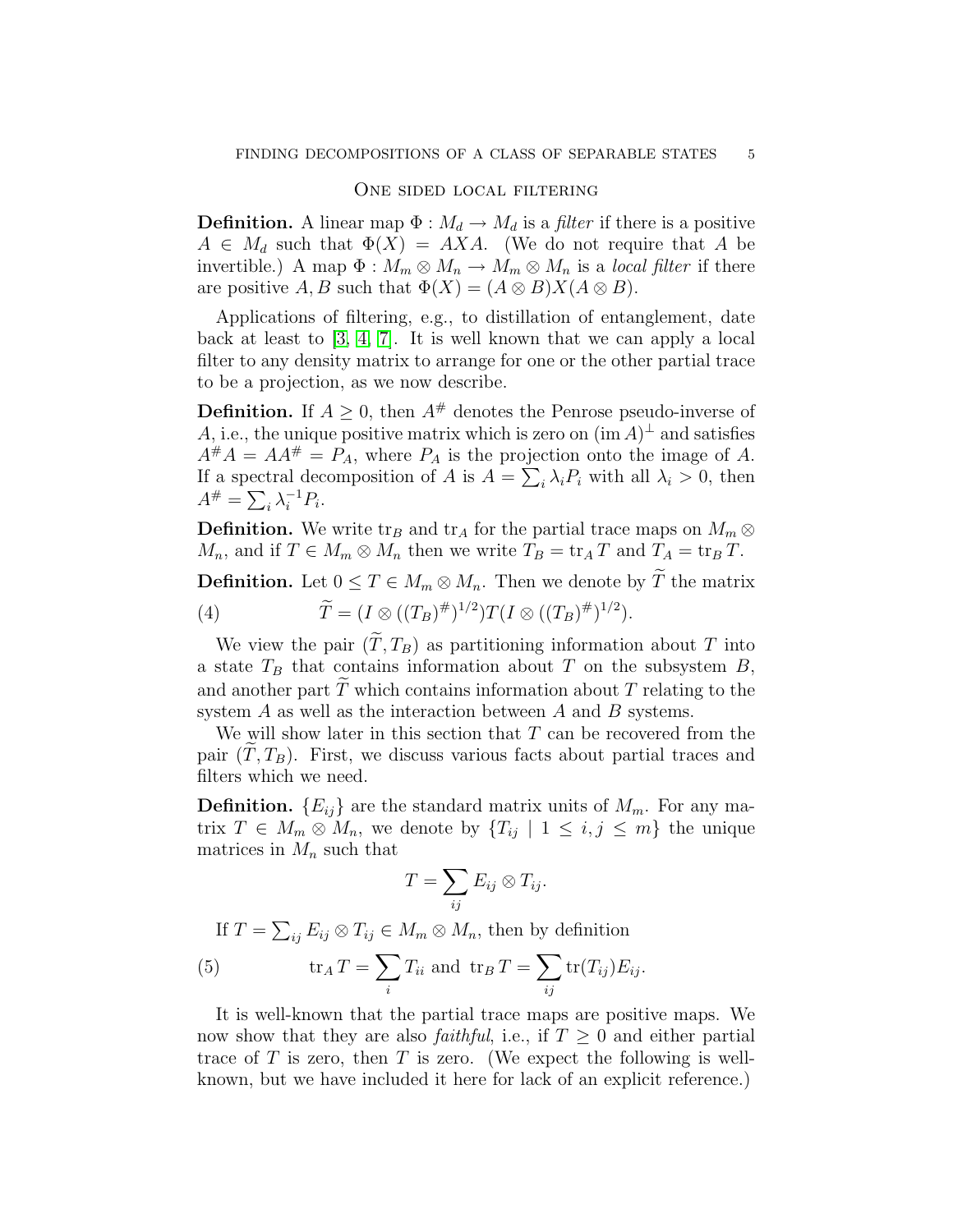<span id="page-5-0"></span>Lemma 1. The partial trace maps are faithful.

*Proof.* Let  $0 \leq T = \sum_{ij} E_{ij} \otimes T_{ij} \in M_m \otimes M_n$ . We first show

(6)  $T = 0 \iff T_{ii} = 0 \text{ for } 1 \leq i \leq m.$ 

If  $T = 0$ , then clearly all  $T_{ij} = 0$ , so in particular all  $T_{ii} = 0$ . Conversely, suppose all  $T_{ii}$  are zero. Then T is an  $mn \times mn$  positive semidefinite matrix whose diagonal entries are all zero. Each  $2 \times 2$  principle submatrix is positive semidefinite with zeros on the diagonal, so must be the zero matrix. Thus  $T = 0$ .

Now we are ready to prove faithfulness of the partial traces. By [\(5\)](#page-4-0), if  $\text{tr}_B(T) = 0$ , then in particular  $\text{tr}(T_{ii}) = 0$  for each i. Since  $0 \leq T$ , then  $0 \leq T_{ii}$  for each i, so  $tr(T_{ii}) = 0$  implies  $T_{ii} = 0$  for all i and thus  $T=0.$ 

On the other hand,  $tr_A(T) = 0$  implies  $\sum_i T_{ii} = 0$ , and by positivity of each  $T_{ii}$ , we again have  $T_{ii} = 0$  for each i, and thus  $T = 0$ .

We next review some useful facts about projections and images. (For additional background, cf. [\[1,](#page-21-0) Chapter 3].) If  $A = A^*$  and P is a projection, then

<span id="page-5-2"></span>(7) 
$$
\operatorname{im} A \subset \operatorname{im} P \iff PAP = A.
$$

(Indeed, if im  $A \subset \text{im } P$ , then  $PA = A$ , so taking adjoints and using  $A^* = A$  gives  $A = AP$ . Then  $PAP = P(AP) = PA = A$ . The converse implication is clear.)

If  $E \in M_r$  is a projection, then we write  $E' = I - E$ , where I is the identity in  $M_r$ . Note that for E a projection in  $M_m$ ,  $(E \otimes I)' =$  $(I \otimes I) - (E \otimes I) = E' \otimes I$ . For any projection R and positive operator T we have

$$
(8) \t\t RTR = T \iff R'TR' = 0,
$$

cf., e.g., [\[1,](#page-21-0) Lemma 2.20].

<span id="page-5-3"></span><span id="page-5-1"></span>Finally, we observe that if  $0 \leq A_1, A_2, \ldots, A_p$ , then

(9) 
$$
\lim \sum_{i} A_i = \sum_{i} \operatorname{im} A_i.
$$

Indeed, for  $1 \leq j \leq p$  we have  $A_j \leq \sum_i A_i$  so ker  $\sum_i A_i \subset \text{ker } A_j$ . Taking orthogonal complements shows im  $A_j \subset \text{im} \sum_i A_i$ , which implies  $\sum_j \text{im } A_j \subset \text{im } \sum_i A_i$ . The opposite containment is evident, so [\(9\)](#page-5-1) follows.

The following result is clear for separable  $T$ , but requires a little more work for general T.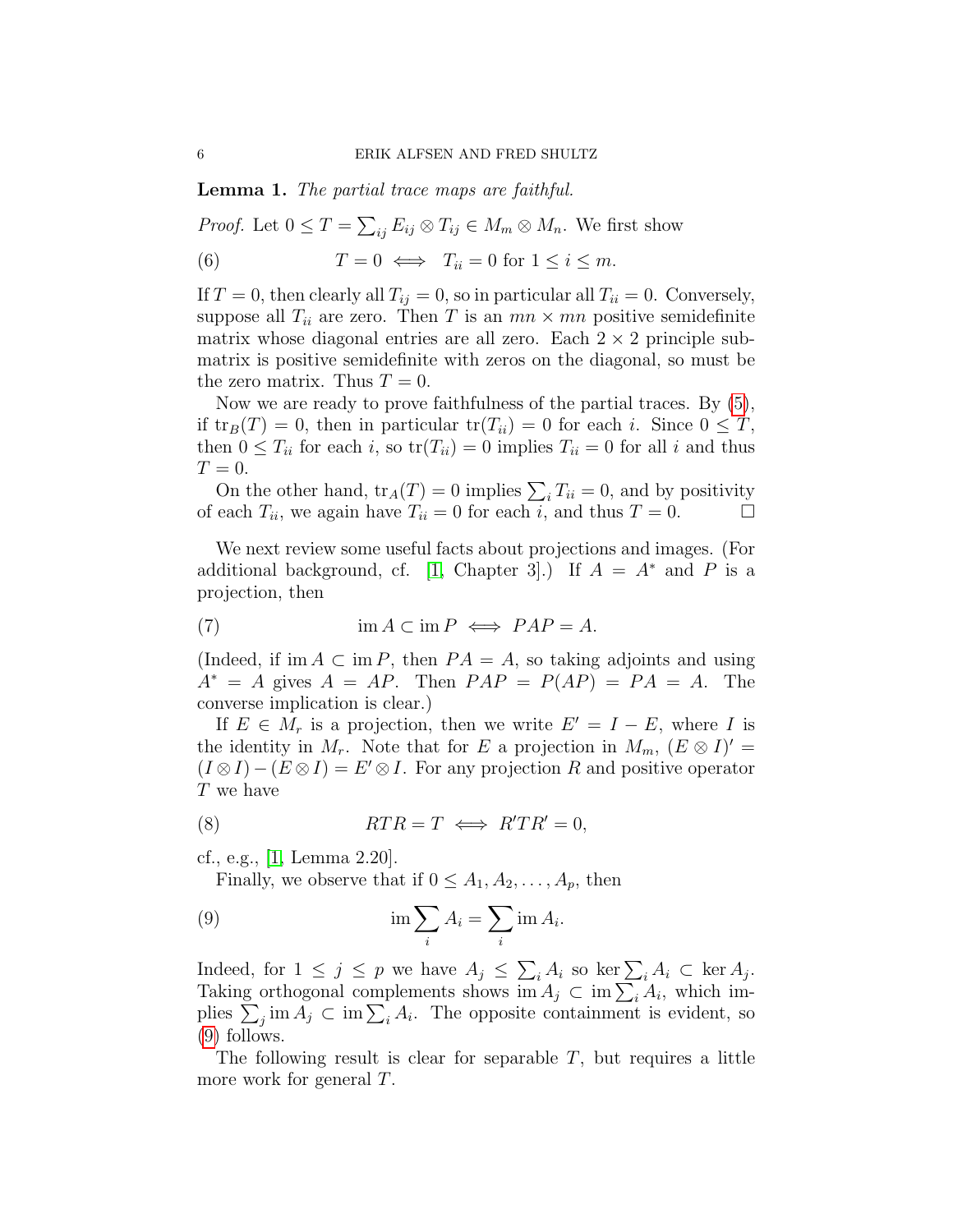<span id="page-6-3"></span>**Lemma 2.** If  $0 \leq T \in M_m \otimes M_n$ , the minimal product subspace containing the image of T is  $\operatorname{im} T_A \otimes \operatorname{im} T_B$ . In particular, if  $P_B$  is the projection onto the image of  $T_B$ , then  $(I \otimes P_B)T(I \otimes P_B) = T$ .

*Proof.* Let  $V \subset \mathbb{C}^m$  and  $W \subset \mathbb{C}^n$  be subspaces, and let the corre-sponding projections be P and Q. Then by [\(7\)](#page-5-2), im  $T \subset V \otimes W$  iff  $(P \otimes Q)T(P \otimes Q) = T.$ 

Note  $(P \otimes Q)T(P \otimes Q) = T$  is equivalent to the combination of  $(P \otimes I)T(P \otimes I) = T$  and  $(I \otimes Q)T(I \otimes Q) = T$ . Thus it suffices to show that

<span id="page-6-1"></span>(10) 
$$
(P \otimes I)T(P \otimes I) = T \iff \text{im } P \supset \text{im}(T_A)
$$

together with the corresponding statement for  $T_B$ . Since the proof of the statements for  $T_A$  and  $T_B$  are essentially the same, we just will prove the statement for  $T_A$ .

We will make use of the following identity valid for all  $T \in M_m \otimes M_n$ and all  $X \in M_n$ :

<span id="page-6-0"></span>(11) 
$$
\operatorname{tr}_B(X \otimes I)T(X \otimes I) = X(\operatorname{tr}_B T)X.
$$

Thus

$$
(P \otimes I)T(P \otimes I) = T \iff (P' \otimes I)(T)(P' \otimes I) = 0 \text{ by } (8)
$$

$$
\iff \text{tr}_B((P' \otimes I)T(P' \otimes I)) = 0 \text{ by Lemma 1}
$$

$$
\iff P'(\text{tr}_B T)P' = 0 \text{ by } (11)
$$

$$
\iff P \text{tr}_B TP = \text{tr}_B T \text{ by } (8)
$$

(12)

$$
\iff \mathrm{im}\, P \supset \mathrm{im}\, \mathrm{tr}_B\, T = \mathrm{im}(T_A) \, \mathrm{by} \, (7).
$$

This completes the proof of [\(10\)](#page-6-1), and hence finishes the proof of the lemma. □

The next result relates properties of T and  $\widetilde{T}$ , and shows that T can be recovered from the pair  $(T, T_B)$ .

<span id="page-6-4"></span>**Lemma 3.** Let  $0 \leq T \in M_m \otimes M_n$  and define  $\widetilde{T}$  as in [\(4\)](#page-4-1). Then

<span id="page-6-2"></span>(13) 
$$
T = (I \otimes T_B^{1/2}) \widetilde{T} (I \otimes T_B^{1/2}).
$$

T will be separable iff  $\widetilde{T}$  is separable, and  $\text{tr}_A \widetilde{T} = P_B$  (where  $P_B$  is the projection onto the image of  $T_B$ ).

*Proof.* From the definition of  $\widetilde{T}$ , separability of T implies that of  $\widetilde{T}$ . For  $F = ((T_B)^{\#})^{1/2}$  we have

$$
\operatorname{tr}_A \widetilde{T} = \operatorname{tr}_A (I \otimes F) T (I \otimes F) = F(\operatorname{tr}_A T) F = FT_B F = P_B.
$$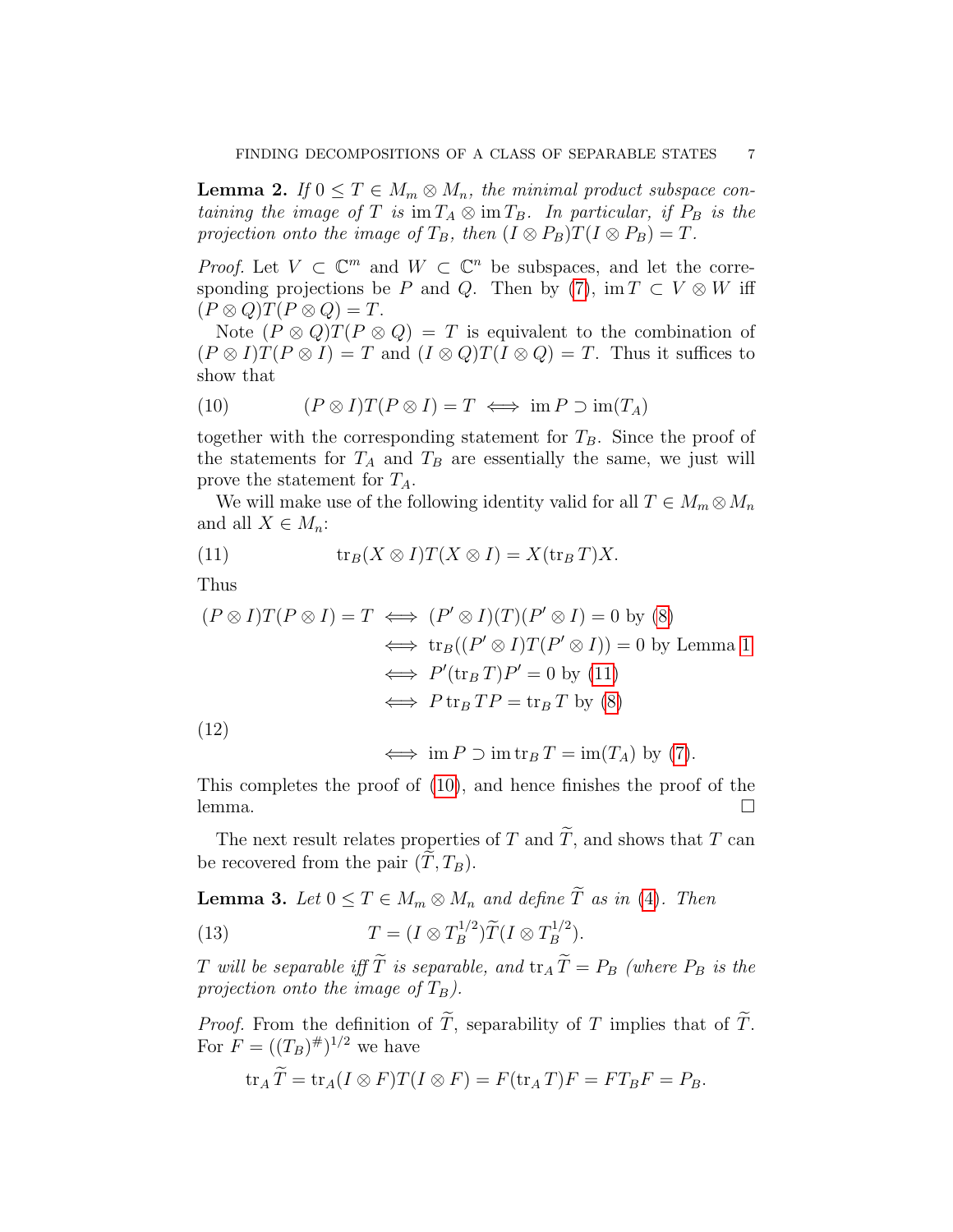Furthermore,

$$
(I \otimes T_B^{1/2})\widetilde{T}(I \otimes T_B^{1/2})
$$
  
=  $(I \otimes T_B^{1/2})(I \otimes ((T_B)^{\#})^{1/2})T(I \otimes T_B^{1/2})(I \otimes ((T_B)^{\#})^{1/2})$   
=  $(I \otimes P_B)T(I \otimes P_B)$ 

This would prove [\(13\)](#page-6-2) if we knew the range of T were contained in  $\mathbb{C}^m \otimes \text{im } P_B$ . This follows from Lemma [2.](#page-6-3) Finally [\(13\)](#page-6-2) shows that separability of  $\overline{T}$  implies separability of  $T$ .

#### B-orthogonal density matrices

In this section we describe a canonical form for a class of positive matrices which we call B-orthogonal, and which is a subclass of the B-independent matrices. In the following section we will apply these results to achieve a canonical representation for the full class of Bindependent matrices.

**Definition.** Positive matrices in  $M_r$  are *orthogonal* if their images are orthogonal. A density matrix  $T$  is  $B$ -orthogonal if it admits a representation

<span id="page-7-1"></span>(15) 
$$
T = \sum_{\gamma=1}^{p} A_{\gamma} \otimes B_{\gamma}
$$

with  $0 \leq A_{\gamma}, B_{\gamma}$  and with the  $\{B_{\gamma}\}\$  matrices orthogonal. Similarly we say T is A-orthogonal if it admits a representation [\(15\)](#page-7-1) with the  $\{A_{\gamma}\}\$ matrices orthogonal.

The following gives a canonical form for B-orthogonal matrices, and a readily tested necessary and sufficient condition for B-orthogonality.

<span id="page-7-0"></span>**Theorem 4.** Let  $0 \leq T = \sum_{ij} E_{ij} \otimes T_{ij} \in M_m \otimes M_n$ . Then the following are equivalent.

- $(i)$  T is B-orthogonal.
- <span id="page-7-2"></span>(ii) All  $T_{ij}$  are normal and mutually commute.

Furthermore, if  $T$  is B-orthogonal, then  $T$  admits a unique representation

(16) 
$$
T = \sum_{\gamma=1}^{p} A_{\gamma} \otimes Q_{\gamma},
$$

with  $Q_1, \ldots, Q_p$  orthogonal projections, and  $A_1, \ldots, A_p$  distinct nonzero positive matrices.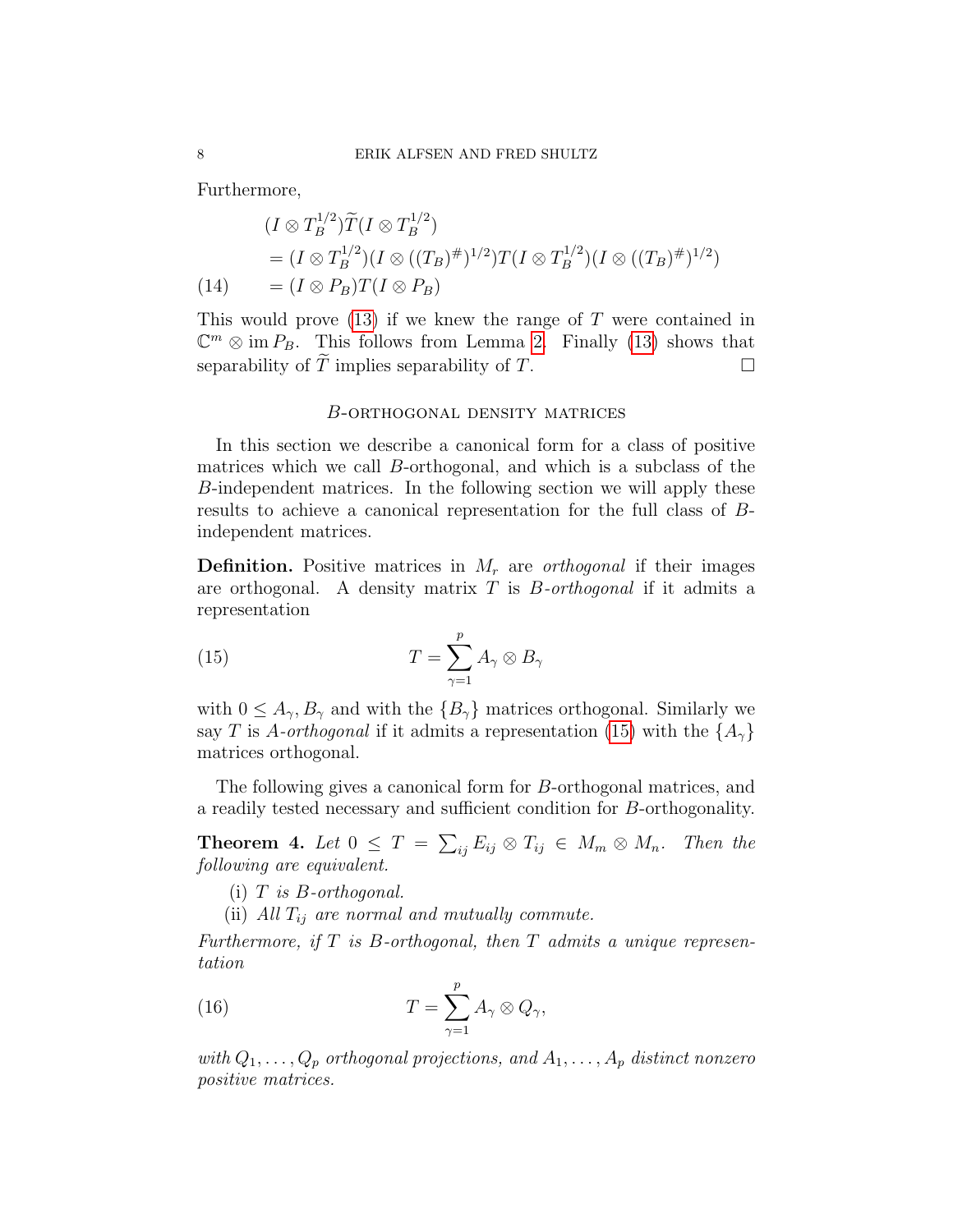The projections  $Q_1, \ldots, Q_p$  will be the projections onto the joint eigenspaces of  ${T_{ij}}$  (excluding the joint zero eigenspace), and will have sum  $P_B$ (the projection onto the image of  $T_B$ ). The matrices  $A_{\gamma}$  are given by

<span id="page-8-0"></span>(17) 
$$
A_{\gamma} = \frac{1}{\text{tr }Q_{\gamma}} \text{tr}_B(I \otimes Q_{\gamma}) T(I \otimes Q_{\gamma}).
$$

For any nonzero vector in im  $Q_{\gamma}$ , the associated eigenvalue of  $T_{ij}$  will be  $(A_{\gamma})_{ii}$ .

*Proof.* (i)  $\implies$  (ii). If [\(15\)](#page-7-1) holds with  $B_1, \ldots, B_p$  orthogonal, then for each pair of indices  $i, j$ 

(18) 
$$
T_{ij} = \text{tr}_A((E_{ji} \otimes I)T) = \sum_{\gamma=1}^p \text{tr}(E_{ji}A_\gamma)B_\gamma.
$$

Since  $B_1, \ldots, B_p$  are orthogonal, then  $B_1, \ldots, B_p$  commute. It follows that the matrices  ${T_{ij} | 1 \leq i, j \leq m}$  commute and are normal.

(ii)  $\implies$  (i) Conversely, suppose  $\{T_{ij} \mid 1 \leq i, j \leq m\}$  commute and are normal. Define  $Q_1, \ldots, Q_p$  to be the projections onto the joint eigenspaces (for non zero eigenvalues) of  $\{T_{ij}\}\$ . For each i, j write

(19) 
$$
T_{ij} = \sum_{\gamma=1}^{p} \lambda_{\gamma}^{i,j} Q_{\gamma}.
$$

Then

(20) 
$$
T = \sum_{ij} E_{ij} \otimes T_{ij} = \sum_{ij} E_{ij} \otimes \left( \sum_{\gamma=1}^p \lambda_{\gamma}^{i,j} Q_{\gamma} \right)
$$

$$
= \sum_{\gamma=1}^p \left( \sum_{ij} \lambda_{\gamma}^{i,j} E_{ij} \right) \otimes Q_{\gamma}.
$$

For each  $\gamma$  define  $A_{\gamma} = \sum_{ij} \lambda_{\gamma}^{i,j} E_{ij} \in M_m$ . Then  $T = \sum_{\gamma} A_{\gamma} \otimes Q_{\gamma}$ . For each  $i, j, \gamma$  we have  $\lambda^{i,j}_{\gamma} = (A_{\gamma})_{ij}$ . Thus by the definition of the joint eigenspaces of  ${T_{ij}}$ , for  $\gamma_1 \neq \gamma_2$  we must have  $A_{\gamma_1} \neq A_{\gamma_2}$ , and hence  $A_1, \ldots, A_p$  are distinct. Now orthogonality of  $Q_1 \ldots, Q_p$  implies [\(17\)](#page-8-0).

Finally, we prove uniqueness. Suppose that we are given any repre-sentation [\(16\)](#page-7-2) of T where  ${Q_{\gamma}}$  are orthogonal projections and  ${A_{\gamma}}$ distinct nonzero positive matrices. Then for  $1 \leq i, j \leq m$ ,

$$
T_{ij} = \text{tr}_A(E_{ji} \otimes I)T = \sum_{\gamma} \text{tr}(E_{ji}A_{\gamma})Q_{\gamma}.
$$

Then the image of each  $Q_{\gamma}$  consists of eigenvectors for  $T_{ij}$  for the eigenvalues  $tr(E_{ji}A_{\gamma})$ , and by distinctness of  $A_1, \ldots, A_p$  for  $\gamma_1 \neq \gamma_2$  there is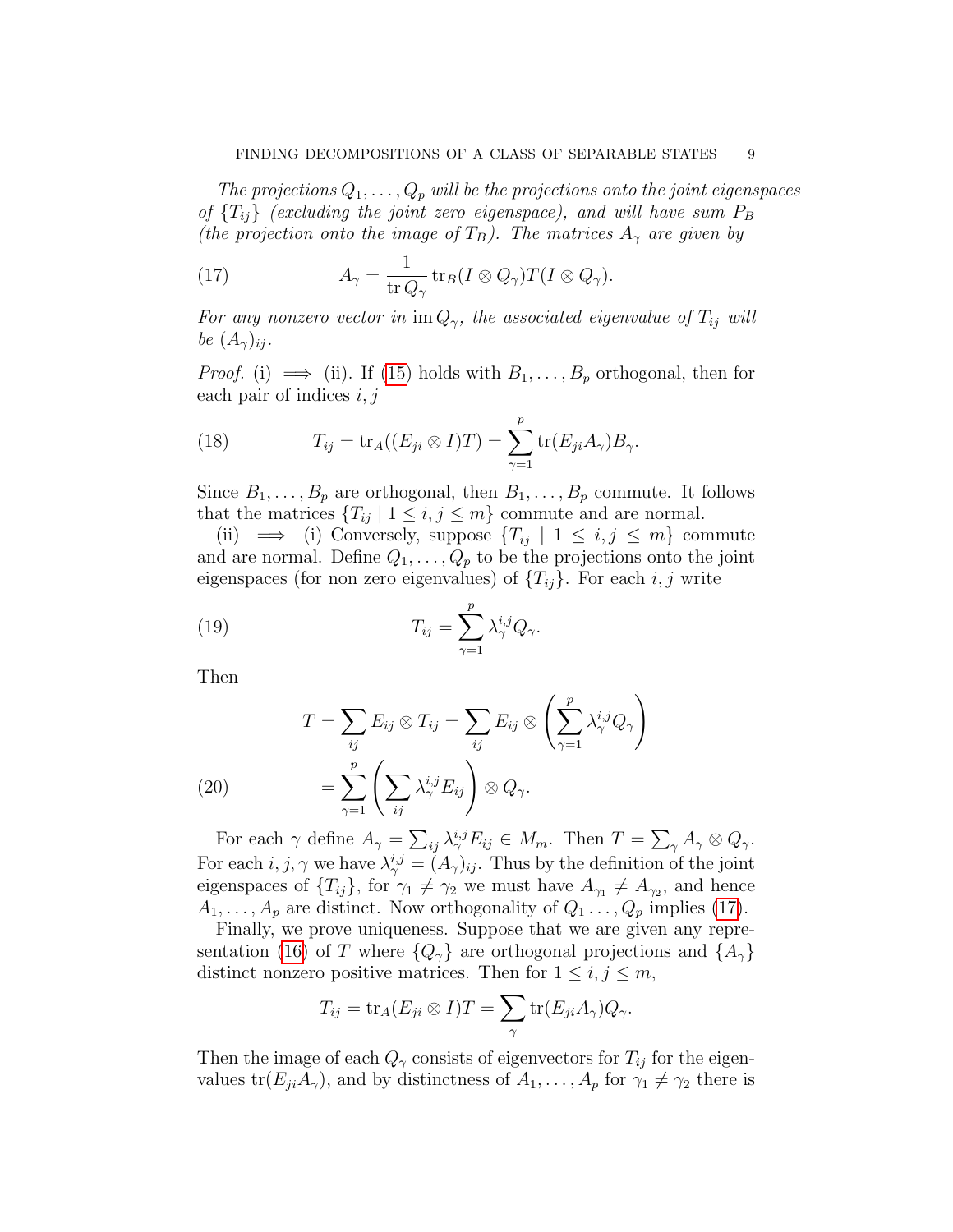some pair of indices  $i, j$  such that  $tr(E_{ji}A_{\gamma_1}) \neq tr(E_{ji}A_{\gamma_2})$ , so the  $Q_{\gamma}$ are precisely the projections onto the joint eigenspaces.

Remark. The condition (ii) is equivalent to the existence of an orthonormal basis of joint eigenvectors for  ${T_{ij}}$ , as is well known.

# A canonical form for B-independent matrices

The following describes how to map positive matrices with independent images to orthogonal projections by filtering with a positive matrix. We say an Hermitian matrix  $A \in M_n$  lives on a subspace H of  $\mathbb{C}^n$  if im  $A \subset H$  (or equivalently, if  $A = 0$  on  $H^{\perp}$ ).

<span id="page-9-2"></span>**Lemma 5.** Let  $X_1, \ldots, X_p$  be positive matrices in  $M_n$  with  $\text{im } X_1, \ldots, \text{im } X_p$ independent, and let P be the projection on the image of  $\sum_i X_i$ . Then

$$
A = ((\sum_{i} X_i)^{\#})^{1/2}
$$

is the unique positive matrix living on im P such that  $\{AX_iA \mid 1 \leq i \leq \}$ p} are orthogonal projections with sum P.

*Proof.* Let  $A = ((\sum_i X_i)^{\#})^{1/2}$ , and define  $Y_i = AX_iA$  for  $1 \leq i \leq p$ . Then

$$
\sum_{i} Y_i = \sum_{i} AX_iA = A\left(\sum_{i} X_i\right)A = P,
$$

where P is the projection onto the image of  $\sum_i X_i$ . By assumption,  $\lim X_1, \ldots, \lim X_p$  are independent. Since for each i, A is invertible on  $\text{im } P \supset \text{im } X_i$ , and  $\text{im } Y_i \subset A(\text{im } X_i)$ , then  $Y_1, \ldots, Y_p$  have independent images. Now for  $1 \leq j \leq p$ ,

<span id="page-9-1"></span>
$$
Y_j = PY_j = \sum_i Y_i Y_j,
$$

and then independence of the Y's implies  $Y_i Y_j = 0$  for  $i \neq j$ , and  $Y_j^2 = Y_j$ , so  $Y_1, \ldots, Y_p$  are orthogonal projections with sum P.

Finally, to prove uniqueness, suppose that  $0 \leq A_0$ , with  $A_0$  living on im P and with  $\{A_0X_iA_0 \mid 1 \leq i \leq p\}$  projections with sum P. Then  $\text{im } A_0 \subset \text{im } P$ , and

$$
(21) \t A_0(\sum_i X_i)A_0 = P,
$$

so im  $A_0 = \text{im } P$ . Multiplying [\(21\)](#page-9-1) by  $A_0^{\#}$  $_{0}^{\#}$  on left and right of each side gives  $\sum_i X_i = (A_0^{\#})$  $\binom{\#}{0}^2$ , so  $A_0 = ((\sum_i X_i)^{\#})^{1/2}$ .

<span id="page-9-0"></span>**Theorem 6.** Let  $0 \leq T \in M_m \otimes M_n$ . The following are equivalent.

 $(i)$  T is B-independent.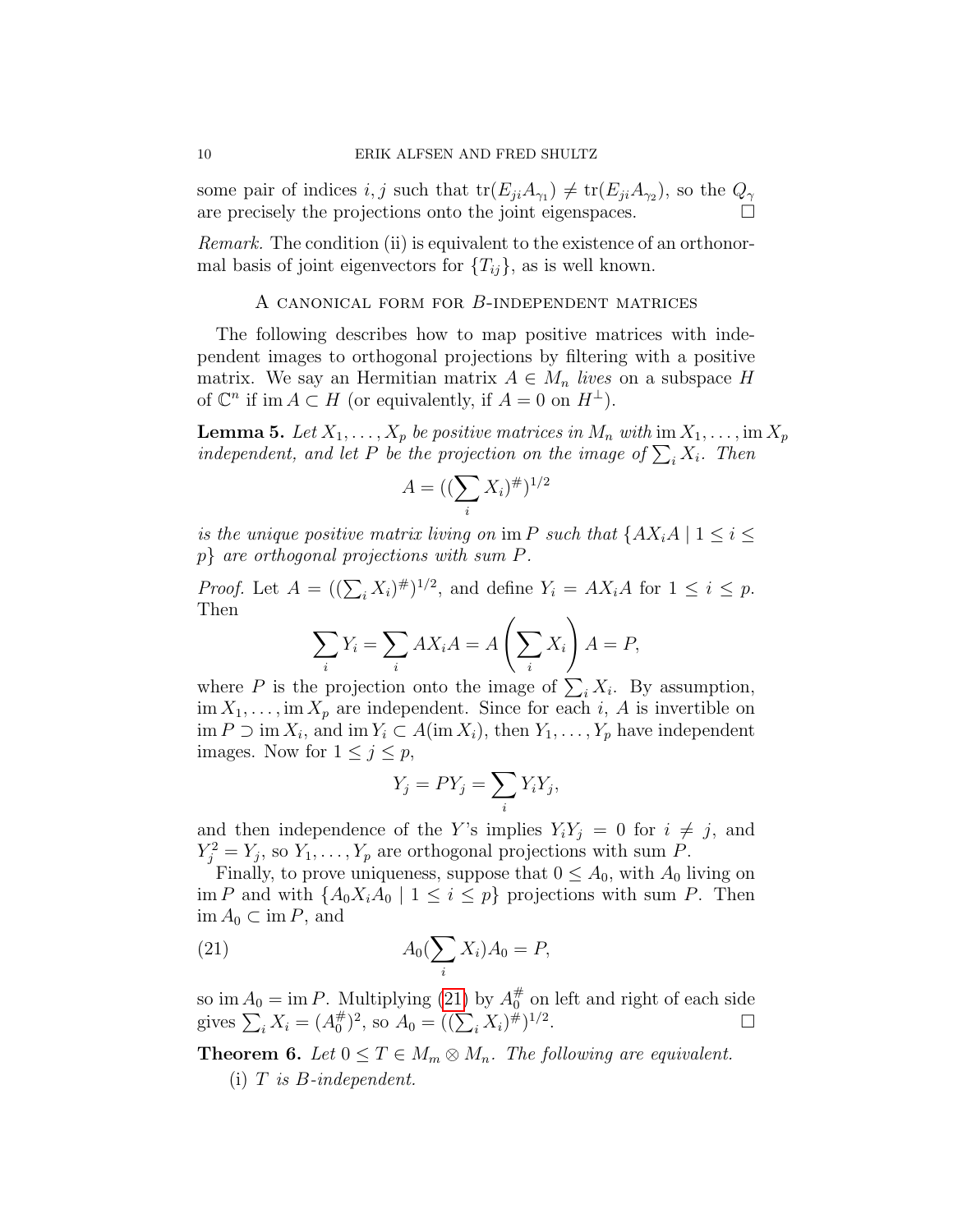(ii)  $\tilde{T}$  is B-orthogonal.

<span id="page-10-0"></span>(iii) All  $\widetilde{T}_{ij}$  are normal and mutually commute.

If  $T$  is  $B$ -independent then  $T$  admits a unique decomposition

(22) 
$$
T = \sum_{\gamma=1}^{p} A_{\gamma} \otimes B_{\gamma}
$$

with  $0 \leq A_{\gamma}, B_{\gamma}$ ,  $\text{tr } A_{\gamma} = 1, A_1, \ldots, A_p$  distinct, and  $B_1, \ldots, B_p$  independent.

Let  $Q_1, \ldots, Q_p$  be the projections corresponding to the joint eigenspaces of  ${T_{ij}}$  excluding the subspace corresponding to the zero eigenvalue. Then the unique decomposition [\(22\)](#page-10-0) is given by

<span id="page-10-2"></span>(23) 
$$
B_{\gamma} = (T_B)^{1/2} Q_{\gamma} (T_B)^{1/2}
$$

and

<span id="page-10-3"></span>(24) 
$$
A_{\gamma} = \frac{1}{\text{tr }Q_{\gamma}} \text{tr}_{B}(I \otimes Q_{\gamma}) \widetilde{T}(I \otimes Q_{\gamma}),
$$

and the sum of the projections  $Q_{\gamma}$  will be  $P_B$  (the projection onto the image of  $T_B$ ). For any nonzero vector in im  $Q_{\gamma}$ , the associated eigenvalue of  $T_{ij}$  will be  $(A_{\gamma})_{ij}$ .

*Proof.* If  $T$  is  $B$ -independent, then by definition there are positive matrices  $A_1, \ldots, A_p$  and positive matrices  $B_1, \ldots, B_p$  with independent images such that

(25) 
$$
T = \sum_{\gamma=1}^{p} A_{\gamma} \otimes B_{\gamma}.
$$

If necessary, we absorb scalar factors into the  $B_{\gamma}$  so that tr  $A_{\gamma} = 1$  for all  $\gamma$ , and we combine terms if necessary so that  $A_1, \ldots, A_p$  are distinct.

<span id="page-10-4"></span>Now by the definition  $(4)$  of T,

(26) 
$$
\widetilde{T} = \sum_{\gamma=1}^{p} A_{\gamma} \otimes ((T_B)^{\#})^{1/2} B_{\gamma}((T_B)^{\#})^{1/2} = \sum_{\gamma=1}^{p} A_{\gamma} \otimes Q_{\gamma}
$$

where

<span id="page-10-1"></span>(27) 
$$
Q_{\gamma} = ((T_B)^{\#})^{1/2} B_{\gamma} ((T_B)^{\#})^{1/2}.
$$

By Lemma [5,](#page-9-2) since  $T_B = \sum_{\gamma} B_{\gamma}$ , then  $Q_1, \ldots, Q_p$  are orthogonal projections with sum the projection onto the image of  $\sum_{\gamma} B_{\gamma}$ , and hence  $\sum_{\gamma} Q_{\gamma} = P_B$ . Thus T is B-orthogonal. Furthermore, by the unique-ness statement of Theorem [4,](#page-7-0)  $Q_{\gamma}$  and  $A_{\gamma}$  must be as described in that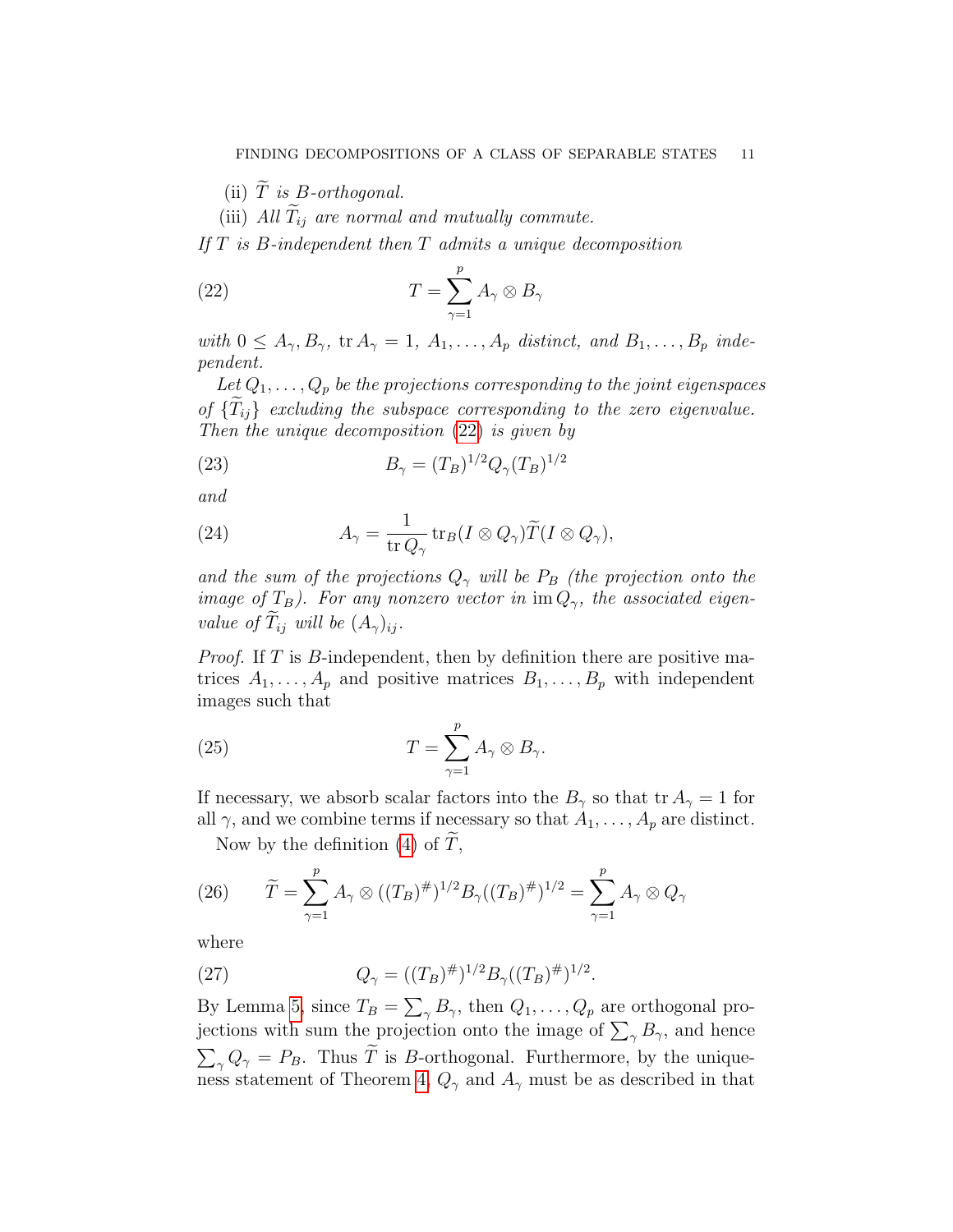theorem (with  $\widetilde{T}$  in place of T). By [\(27\)](#page-10-1), since each  $B_{\gamma}$  has range contained in the range of  $T_B$ , then multiplying [\(27\)](#page-10-1) on both sides by  $T_B^{1/2}$ B gives [\(23\)](#page-10-2), and [\(24\)](#page-10-3) follows either from [\(26\)](#page-10-4) or from Theorem [4.](#page-7-0) Thus we have shown that if  $T$  is  $B$ -independent, then  $T$  admits a unique representation as specified in the theorem.

To show that B-orthogonality of  $\overline{T}$  implies B-independence of  $T$ , we apply Theorem [4](#page-7-0) again. We have the representation

$$
\widetilde{T}=\sum_\gamma A_\gamma\otimes Q_\gamma
$$

where  $A_{\gamma}$  and  $Q_{\gamma}$  are defined as in Theorem [4](#page-7-0) with  $\widetilde{T}$  in place of T. Note that the image of each  $Q_{\gamma}$  will be contained in the image of  $\tilde{T}_B$ , and  $T_B = P_B$  by Lemma [3.](#page-6-4) Define  $B_1, \ldots, B_p$  by [\(23\)](#page-10-2). Orthogonality of the  $Q_{\gamma}$  implies that their images are independent. By definition,  $(T_B)^{1/2}$  is invertible on the range of  $T_B$ , and im  $B_\gamma \subset (T_B)^{1/2}$  (im  $Q_\gamma$ ), so  $B_1, \ldots, B_p$  have independent images and are positive. By equation [\(13\)](#page-6-2) of Lemma [3,](#page-6-4)

$$
T = (I \otimes T_B^{1/2}) \widetilde{T} (I \otimes T_B^{1/2}) = \sum A_{\gamma} \otimes B_{\gamma},
$$

so T is B-independent.

Finally, equivalence of (ii) and (iii) follows from Theorem [4.](#page-7-0)

 $\Box$ 

# Connections with QC and CQ quantum channels

We will show in this section that the quantum channels known as classical-quantum channels and quantum-classical channels correspond under the Choi-Jamio kowski isomorphism to density matrices that are in the classes of matrices we have called A-orthogonal or B-orthogonal respectively. The remainder of this paper is independent of this section.

**Definition.** Let  $\Phi : M_m \to M_n$  be a quantum channel (i.e., a completely positive trace preserving map). If it is possible to choose  $0 \leq$  $F_1, \ldots, F_q \in M_m$ ,  $0 \le R_1, \ldots, R_q$ , and  $\text{tr } R_k = 1$  for all k such that

<span id="page-11-0"></span>(28) 
$$
\Phi(X) = \sum_{k=1}^{q} tr(F_k X) R_k,
$$

such a representation is called a *Holevo form* for  $\Phi$ . (Note that since  $\Phi$  is assumed to be trace preserving, we must have  $\sum_k F_k = I$ .)

The following notion is due to Holevo [\[9\]](#page-22-12), and was further investigated in [\[12\]](#page-22-8) in the context of entanglement breaking maps.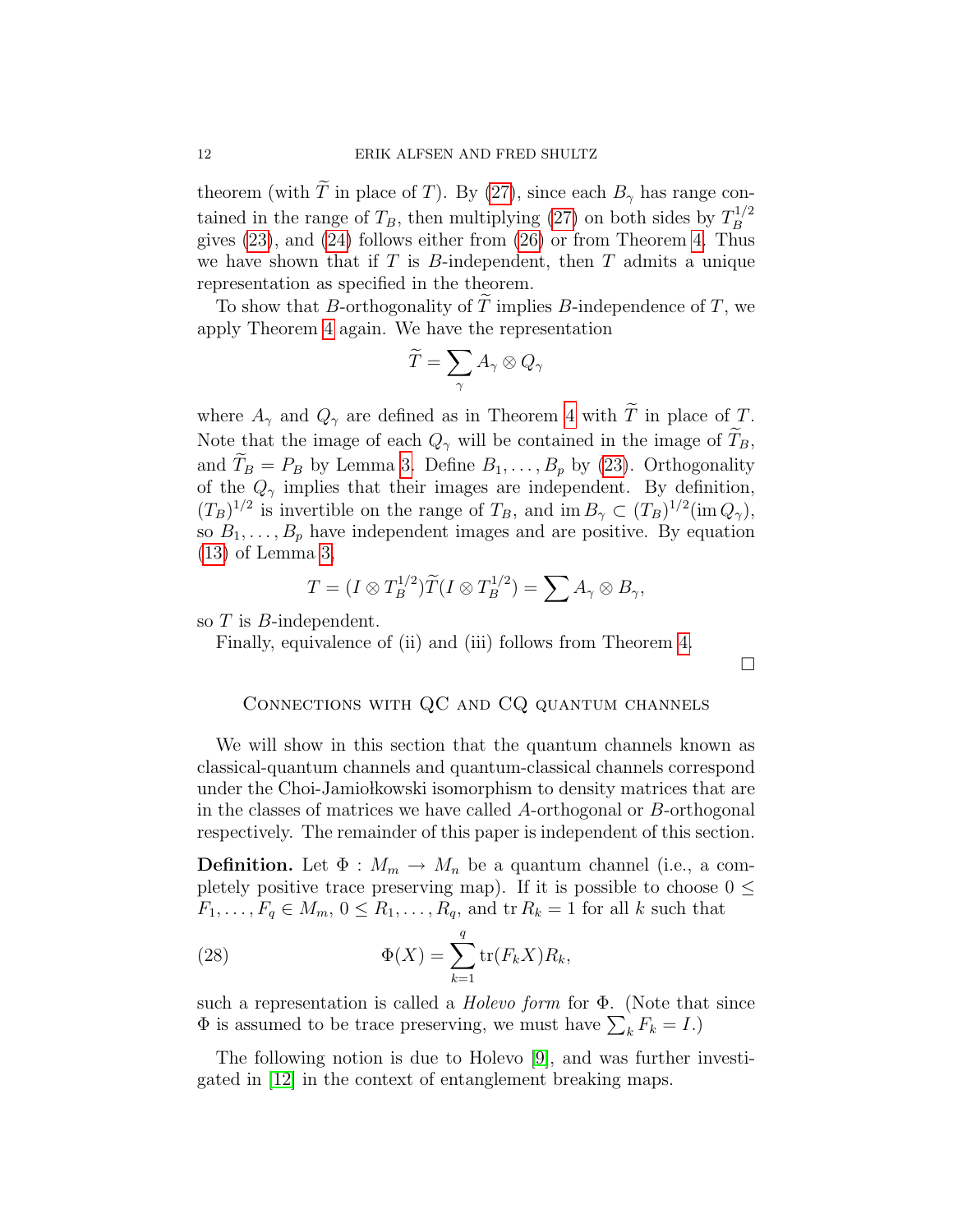**Definition.** A quantum channel  $\Phi : M_m \to M_n$  is a *classical-quantum* (CQ) channel if  $\Phi$  admits a Holevo form [\(28\)](#page-11-0) with  $F_1, \ldots, F_q$  rank one projections (necessarily with sum  $I_m$  since  $\Phi$  is a quantum channel). Similarly, one says  $\Phi$  is a *quantum-classical* (QC) channel if  $\Phi$  admits a Holevo form with  $R_1, \ldots, R_q$  rank one projections with sum  $I_n$ .

**Definition.** If  $\Phi : M_m \to M_n$  is a linear map, the associated *Choi matrix* is the matrix in  $M_m \otimes M_n$  defined by

$$
C_{\Phi} = \sum_{ij} E_{ij} \otimes \Phi(E_{ij}),
$$

where  ${E_{ij}}$  are the standard matrix units of  $M_m$ .

It was shown by Choi [\[6\]](#page-22-10) that  $\Phi$  is completely positive iff  $C_{\Phi}$  is positive semi-definite. Note that  $\Phi$  will be trace preserving iff tr  $\Phi(E_{ij}) =$  $\delta_{ij}$ , or equivalently, iff tr<sub>B</sub>  $C_{\Phi} = I$ .

<span id="page-12-1"></span>**Lemma 7.** Let  $F_1, \ldots, F_q \in M_m$  and  $R_1, \ldots, R_q \in M_n$ . Define  $\Phi$ :  $M_m \to M_n$  by

$$
\Phi(X) = \sum_{k} \text{tr}(F_k X) R_k.
$$

Then the corresponding Choi matrix is

(29) 
$$
C_{\Phi} = \sum_{k} F_{k}^{t} \otimes R_{k}.
$$

Proof. This follows from [\[19,](#page-22-16) Theorem 2 and Lemma 5], or directly from the definition of the Choi matrix:

$$
C_{\Phi} = \sum_{ij} E_{ij} \otimes \Phi(E_{ij}) = \sum_{ij} E_{ij} \otimes \sum_{k} \text{tr}(E_{ij} F_{k}) R_{k}
$$

$$
= \sum_{k} \left( \sum_{ij} \text{tr}(E_{ij} F_{k}) E_{ij} \right) \otimes R_{k}
$$

$$
= \sum_{k} \left( \sum_{ij} \text{tr}(E_{ji} F_{k}^{t}) E_{ij} \right) \otimes R_{k}
$$

$$
= \sum_{k} F_{k}^{t} \otimes R_{k},
$$

where the final equality follows from the fact that the matrix units  ${E_{ij}}$  are an orthonormal basis for  $M_m$  with respect to the Hilbert-Schmidt inner product.

<span id="page-12-0"></span>Theorem 8. Let  $0 \le T \in M_m \otimes M_n$ .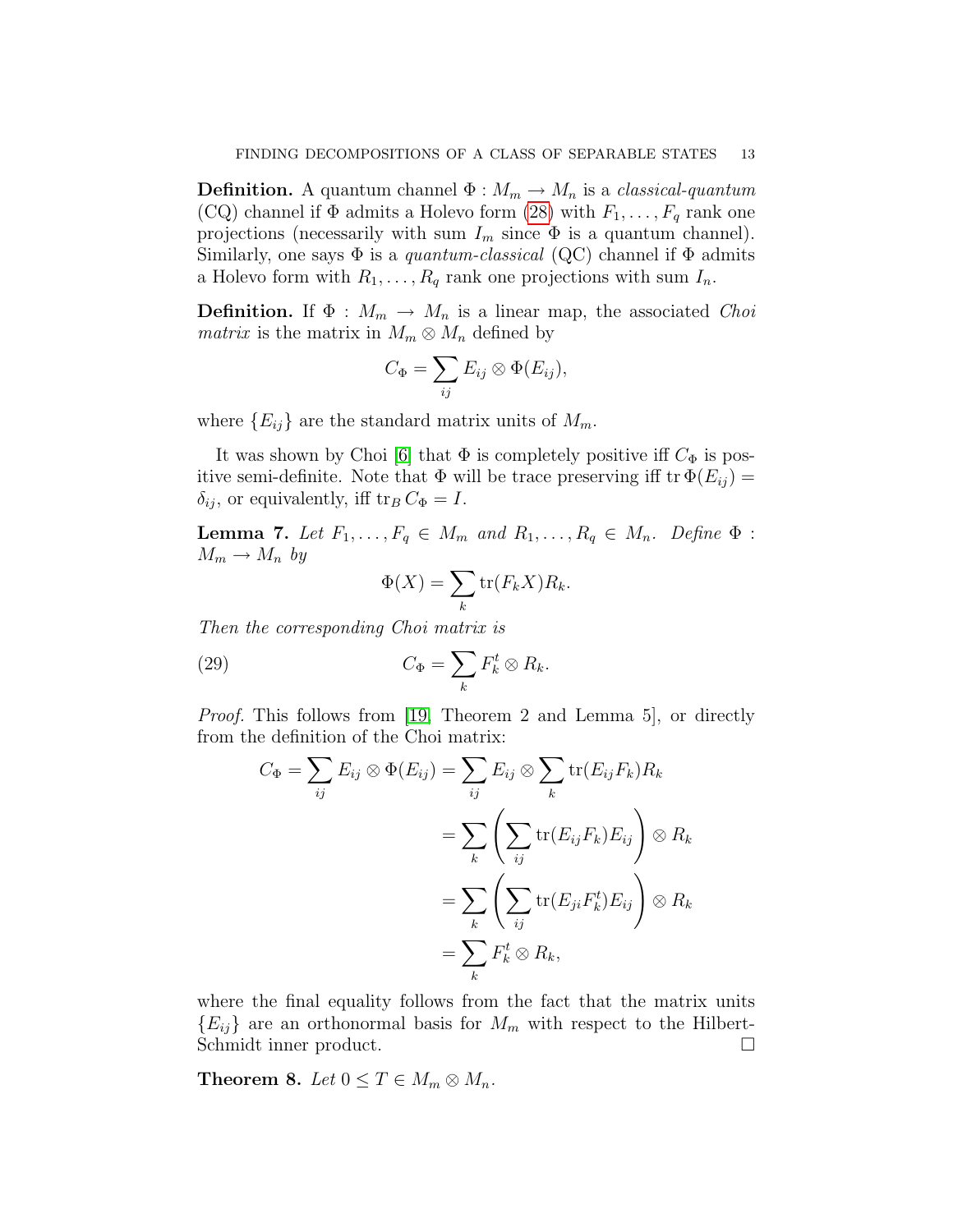#### 14 ERIK ALFSEN AND FRED SHULTZ

- (i)  $T$  is the Choi matrix for a QC channel iff  $T$  is B-orthogonal with  $\operatorname{tr}_B T = I$ .
- (ii)  $T$  is the Choi matrix for a CQ channel iff  $T$  is A-orthogonal with  $\text{tr}_B T = I$ .

*Proof.* (i) Let  $\Phi : M_m \to M_n$  be a QC channel with Choi matrix T. By definition, there is a Holevo representation [\(28\)](#page-11-0) with  $R_1, \ldots, R_n$  rank one projections with sum  $I_n$ . By Lemma [7](#page-12-1) the Choi matrix for  $\Phi$  is

$$
T=\sum_{k=1}^n F_k^t\otimes R_k.
$$

Since  $\sum_i R_i = I_n$ , then  $R_1, \ldots, R_n$  are orthogonal, so T is B-orthogonal. Since  $\Phi$  is a quantum channel, then  $\text{tr}_B T = I$ .

Conversely, suppose T is B-orthogonal with  $\operatorname{tr}_B T = I$  and rank  $\operatorname{tr}_A T =$ n. Since  $T \geq 0$ , then  $\Phi$  is completely positive, and since  ${\rm tr}_B T = I$ , then  $T$  is trace preserving, so  $T$  is a quantum channel. By definition of B-orthogonality, we can write

<span id="page-13-0"></span>
$$
T = \sum_{k=1}^{p} A_k \otimes B_k
$$

with  $0 \leq A_1, \ldots, A_p$  and  $0 \leq B_1, \ldots, B_p$  with  $B_1, \ldots, B_p$  orthogonal. Via its spectral decomposition, we replace each  $B_i$  by a linear combination of orthogonal rank one projections, and absorb scalar factors into the  $A_j$ 's. Then we can write

(30) 
$$
T = \sum_{j=1}^{q} F_k^t \otimes R_k
$$

with  $R_1, \ldots, R_q$  orthogonal rank one projections. Clearly  $q \leq n$ . If  $q \leq n$ , we can define  $F_{q+1}, \ldots, F_n$  to be zero, and choose rank one projections  $R_{q+1}, \ldots, R_n$  so that  $\sum_i R_i = I_n$ . Thus  $\Phi$  admits a Holevo form [\(30\)](#page-13-0) in which  $R_1, \ldots, R_n$  are rank one projections with sum  $I_n$ , so  $\Phi$  is a QC channel.

The proof of the characterization of CQ channels is similar.

 $\Box$ 

#### FACES OF THE SEPARABLE STATE SPACE

A face of a convex set C is a convex subset F such that if A and B are points in C and a convex combination  $tA + (1-t)B$  with  $0 < t < 1$ is in  $F$ , then  $A$  and  $B$  are in  $F$ . The intersection of faces is always a face, so for each point  $A \in \mathbb{C}$  there is a smallest face of  $\mathbb{C}$  containing A, denoted face<sub>C</sub> A.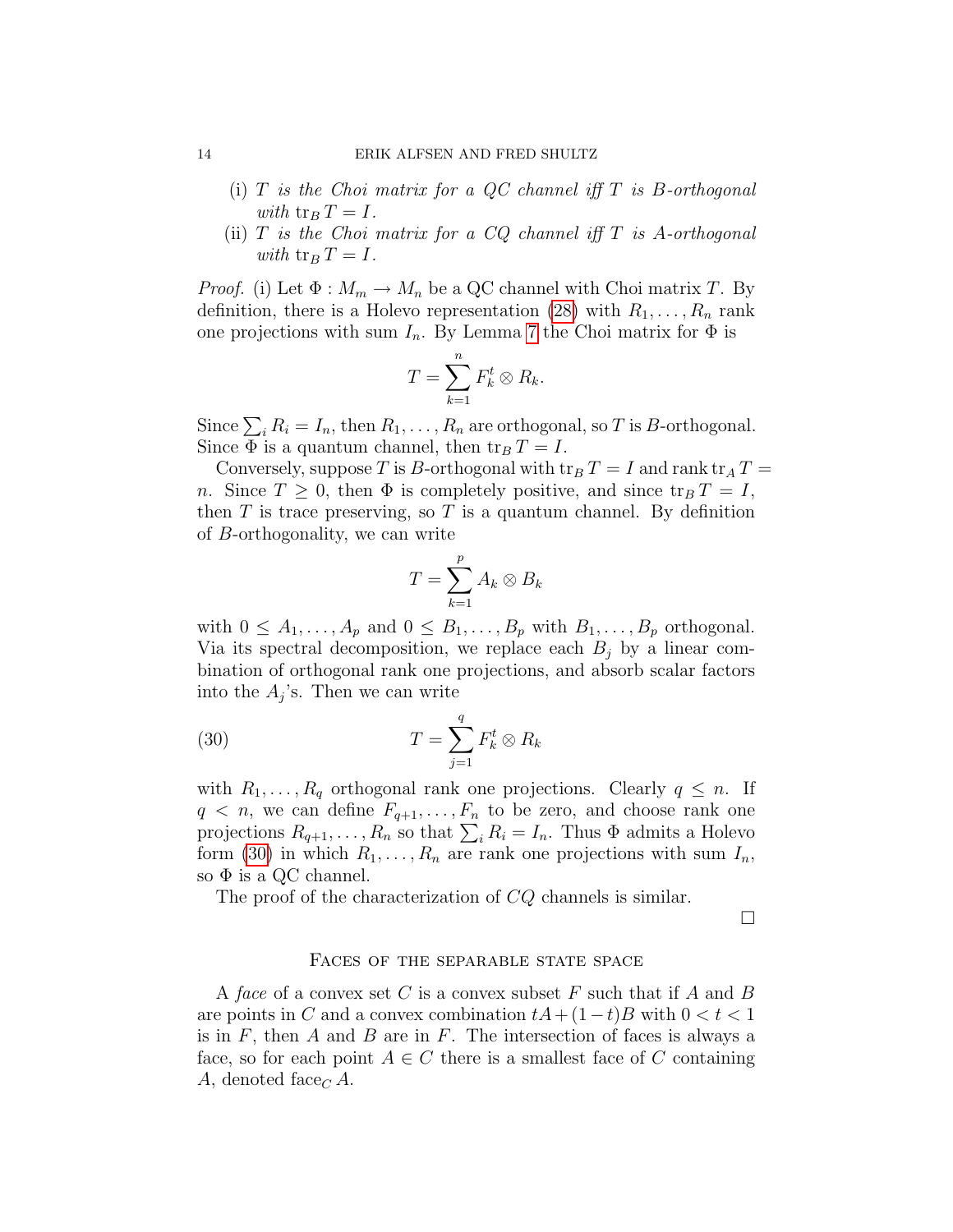We let K (or  $K_d$ ) denote the convex set of states on  $M_d$ , i.e., the density matrices, and  $S$  (or  $S_{mn}$ ) denotes the convex set of separable states on  $M_m \otimes M_n$ . There is a canonical 1-1 correspondence between subspaces of  $\mathbb{C}^d$  and faces of the state space  $K_d$ . If H is a subspace of  $\mathbb{C}^d$  and P is the projection onto H, then the associated face of  $K_d$  is

<span id="page-14-0"></span>(31) 
$$
F_P = \{ A \in K_d \mid \text{im } A \subset \text{im } P \} = \{ A \in K_d \mid \text{im } A \subset H \}.
$$

This correspondence of subspaces of  $\mathbb{C}^d$  and faces of  $K_d$  follows from, e.g.,  $[1, \text{ eqn. } (3.14)]$ , which says that

$$
F_P = \{ A \in K_d \mid A = PAP \}.
$$

By  $(7)$  this is equivalent to  $(31)$ . (Equation  $(3.14)$  of  $[1]$  is stated in terms of positive linear functionals  $\rho$  on  $M_d$  associated with the density matrices A in  $M_d$  via  $\rho(X) = \text{tr}(AX)$ , but it translates easily to [\(31\)](#page-14-0) above.)

From this it follows that faces of the state space of  $M_m \otimes M_n$  are themselves "mini state-spaces", i.e., are affinely isomorphic to some  $K_p$ for  $p \leq mn$ . The extreme points of K are precisely the pure states  $P_x$ , where  $P_x$  denotes the projection onto the span of the unit vector x.

We recall for use below that the separable state space  $S$  is compact, as is any face (since faces of closed finite dimensional convex sets are always closed.) The extreme points of S are precisely the pure product states  $P_{x\otimes y}$ .

We now prove that certain faces of the separable state space are themselves "mini separable state spaces", i.e., are affinely isomorphic to the separable state space  $S_{pq}$  of  $M_p \otimes M_q$  for some  $p \leq m, q \leq n$ .

**Notation.** If V, W are subspaces of  $\mathbb{C}^m$ ,  $\mathbb{C}^n$  respectively with dim  $V =$ p, dim  $W = q$ , then Sep( $V \otimes W$ ) denotes the separable states in  $M_m \otimes$  $M_n$  that live on  $V \otimes W$  (i.e., whose image is contained in  $V \otimes W$ ). Note  $Sep(V \otimes W)$  is affinely isomorphic to the separable state space  $S_{pq}$ .

We will make frequent use of the following implication for subspaces  $V \subset \mathbb{C}^m, W \subset \mathbb{C}^n$ :

for  $x \in \mathbb{C}^m, y \in \mathbb{C}^n$ ,  $0 \neq x \otimes y \in V \otimes W \implies x \in V$  and  $y \in W$ ,

which follows immediately by expanding bases of  $V$  and  $W$  to bases of  $\mathbb{C}^m$  and  $\mathbb{C}^n$  and expressing x and y in terms of these bases. (Alternatively, cf. [\[8,](#page-22-17) eqn. (1.7)].

<span id="page-14-1"></span>**Lemma 9.** Let  $A \in M_m$ ,  $B \in M_n$  be density matrices. Then

 $f_{\text{ace}_S}(A \otimes B) = \text{Sep}(\text{im } A \otimes \text{im } B).$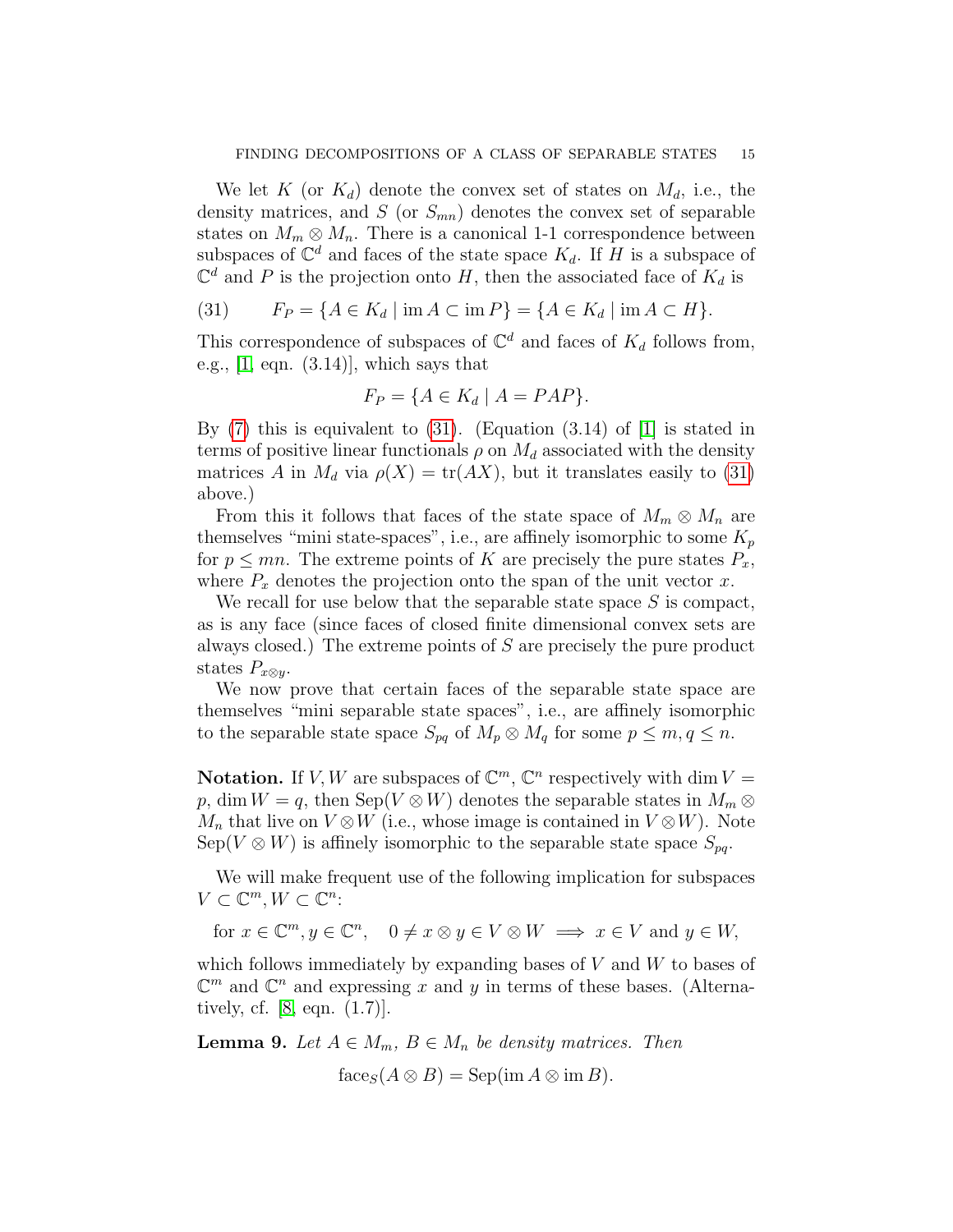Proof. Note that both sides are compact convex sets, and hence are the convex hull of their extreme points. The extreme points of both sides will be pure product states, so we can restrict consideration to such states.

Suppose  $P_{x\otimes y} \in \text{face}_S(A \otimes B)$ . This is contained in  $\text{face}_K(A \otimes B)$ , which consists of the density matrices whose images are contained in  $\lim(A \otimes B) = \lim A \otimes \lim B$ . Thus  $x \in \lim A$  and  $y \in \lim B$ , so  $P_{x \otimes y} \in$ Sep(im  $A \otimes \text{im } B$ ). Thus we shown

$$
face_S(A \otimes B) \subset \mathrm{Sep}(im\,A \otimes im\,B).
$$

For the opposite inclusion, suppose  $P_{x\otimes y}$  is any extreme point of Sep(im  $A \otimes \text{im } B$ ). Then  $x \otimes y \in \text{im } A \otimes \text{im } B$  implies that  $x \in \text{im } A$ and  $y \in \text{im } B$ . Hence  $P_x$  is in face<sub>K</sub>(A) and  $P_y \in \text{face}_K(B)$ , so there exists a scalar  $\lambda > 0$  such that  $\lambda P_x \leq A$  and  $\lambda P_y \leq B$ . Then

$$
A \otimes B = [(A - \lambda P_x) + \lambda P_x] \otimes [(B - \lambda P_y) + \lambda P_y]
$$

Expanding the right sides gives four separable (unnormalized) states, and hence

$$
P_x \otimes P_y = P_{x \otimes y} \in \text{face}_S(A \otimes B).
$$

Thus

<span id="page-15-0"></span>
$$
Sep(im A\otimes im B)\subset face_S(A\otimes B),
$$

which completes the proof of the lemma.

<span id="page-15-2"></span>**Lemma 10.** Let  $V_1, \ldots, V_q$  be subspaces of  $\mathbb{C}^m$  and  $W_1, W_2, \ldots, W_q$ independent subspaces of  $\mathbb{C}^n$ . If  $0 \neq x \otimes y \in \mathbb{C}^m \otimes \mathbb{C}^n$ , let  $J = \{ \gamma \mid x \in$  $V_{\gamma}$ . Then

(32) 
$$
x \otimes y \in \sum_{\gamma=1}^{q} V_{\gamma} \otimes W_{\gamma}
$$

iff *J* is nonempty and  $y \in \sum_{\gamma \in J} W_{\gamma}$ .

Proof. Assume [\(32\)](#page-15-0) holds. Then

$$
x \otimes y \in \sum_{\gamma=1}^{q} V_{\gamma} \otimes W_{\gamma} \subset \left(\sum_{\gamma} V_{\gamma}\right) \otimes \left(\sum_{\gamma} W_{\gamma}\right)
$$

so  $x \in \sum_{\gamma} V_{\gamma}$  and  $y \in \sum_{\gamma} W_{\gamma}$ . Thus without loss of generality we may assume  $\sum_{\gamma} V_{\gamma} = \mathbb{C}^m$  and  $\sum_{\gamma} W_{\gamma} = \mathbb{C}^n$ .

Let  $P_1, \ldots, P_q$  be the (non-self-adjoint) projection maps corresponding to the linear direct sum decomposition  $\mathbb{C}^n = W_1 \oplus \cdots \oplus W_q$ . Then for  $1 \leq \beta \leq q$ 

<span id="page-15-1"></span>(33) 
$$
x \otimes P_{\beta}y = (I \otimes P_{\beta})(x \otimes y) \in V_{\beta} \otimes W_{\beta}.
$$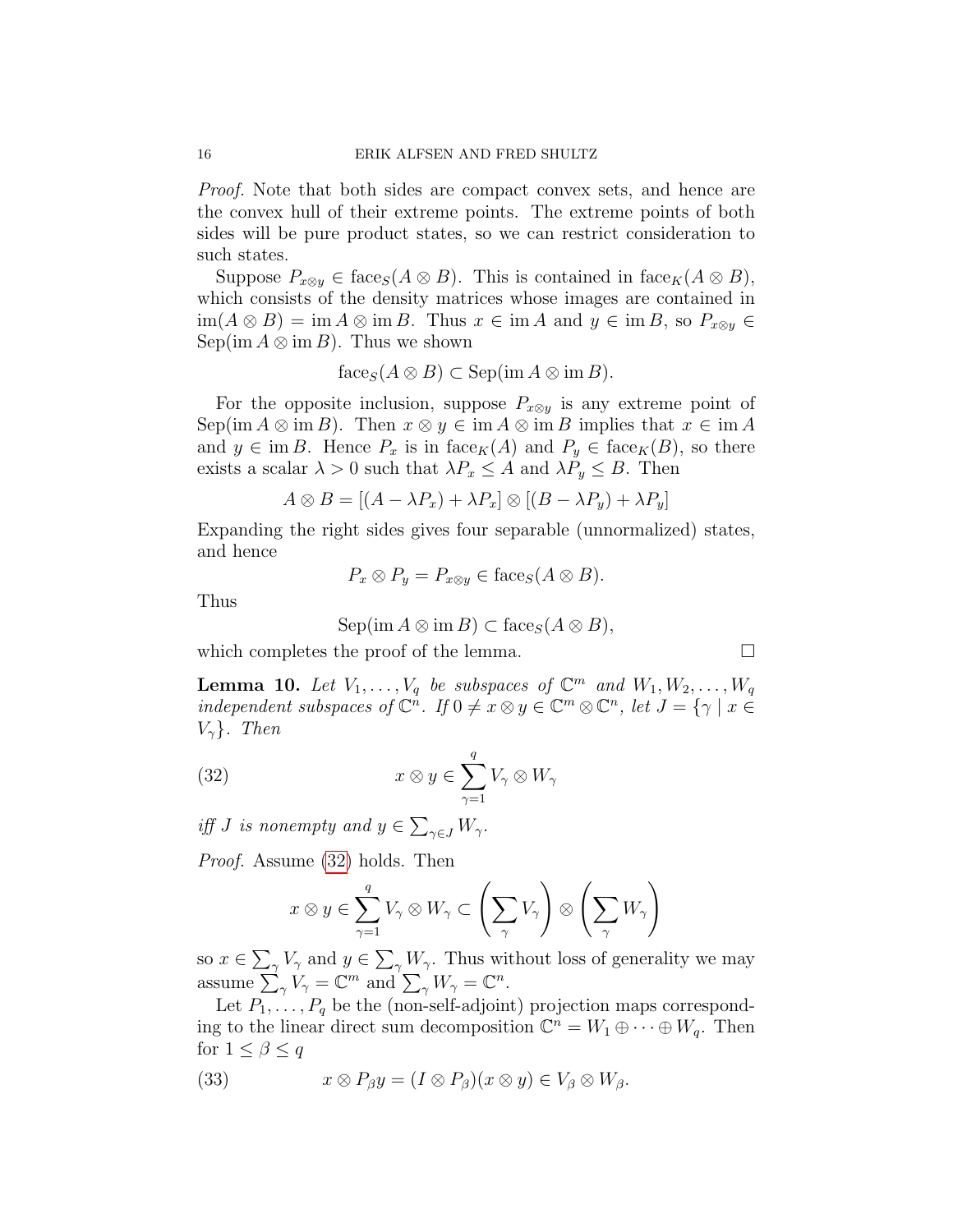If we choose  $\beta$  so that  $P_{\beta}y \neq 0$ , then  $x \in V_{\beta}$ , so J is not empty. Then for  $\gamma \notin J$ , we have  $x \notin V_{\gamma}$ , so by [\(33\)](#page-15-1),  $P_{\gamma}y = 0$ . It follows that  $y \in \sum_{\gamma \in J} W_{\gamma}$ .

Conversely, suppose J is nonempty and  $y \in \sum_{\gamma \in J} W_{\gamma}$ , say  $y =$  $\sum_{\gamma \in J} y_{\gamma}$ . Then

$$
x \otimes y = \sum_{\gamma \in J} x \otimes y_{\gamma} \in \sum_{\gamma=1}^{q} V_{\gamma} \otimes W_{\gamma}.
$$

We say the convex hull of a collection of convex sets  ${C_\alpha}$  is a *direct convex sum* if each point  $x$  in the convex hull has a unique convex decomposition  $x = \sum_{\alpha} \lambda_{\alpha} x_{\alpha}$  with  $x_{\alpha} \in C_{\alpha}$ . In the theorem below,  $\cos \bigoplus$  denotes the direct convex sum.

<span id="page-16-0"></span>**Theorem 11.** Let  $T = \sum_{\gamma} A_{\gamma} \otimes B_{\gamma}$  be a density matrix in  $M_m \otimes M_n$ . Assume that  $A_1, \ldots, A_p$  are density matrices with pairwise disjoint ranges, and that  $B_1, \ldots, B_p$  are positive matrices with independent images. Then the face of the separable state space S generated by  $T$  is the direct convex sum

<span id="page-16-1"></span>(34) 
$$
\operatorname{face}_{S} T = \operatorname{co} \bigoplus_{\gamma=1}^{p} \operatorname{face}_{S}(A_{\gamma} \otimes B_{\gamma}).
$$

Proof. We first show that the convex hull on the right side of [\(34\)](#page-16-1) is a direct convex sum. First note that by the assumption that the images of the  $B_{\gamma}$  are independent, it follows that the subspaces im  $A_{\gamma} \otimes$ im  $B_{\gamma}$  are independent. (Indeed, combining product bases of im  $A_1 \otimes$  $\lim B_1, \ldots, \lim A_p \otimes \lim B_p$  gives a basis of  $\sum_{\gamma} \lim A_{\gamma} \otimes \lim B_{\gamma}$ , from which the independence claim follows.)

Now suppose  $C_{\gamma}, D_{\gamma} \in \text{face}_{S}(A_{\gamma} \otimes B_{\gamma})$  for  $1 \leq \gamma \leq p$ , and that

(35) 
$$
\sum_{\gamma} C_{\gamma} = \sum_{\gamma} D_{\gamma}.
$$

Then for any  $\xi \in \mathbb{C}^m \otimes \mathbb{C}^n$ 

$$
\sum_{\gamma} C_{\gamma} \xi = \sum_{\gamma} D_{\gamma} \xi.
$$

Since

 $f_{\text{ace}_S(A_{\gamma} \otimes B_{\gamma}) \subset \text{face}_K(A_{\gamma} \otimes B_{\gamma}) = \{E \in K \mid \text{im } E \subset \text{im}(A_{\gamma} \otimes B_{\gamma})\},$ then for each  $\gamma$ ,  $C_{\gamma} \xi$  and  $D_{\gamma} \xi$  are in  $\text{im}(A_{\gamma} \otimes B_{\gamma}) = \text{im} A_{\gamma} \otimes \text{im} B_{\gamma}$ . Hence by independence of the subspaces im  $A_{\gamma} \otimes \text{im } B_{\gamma}$ , we must have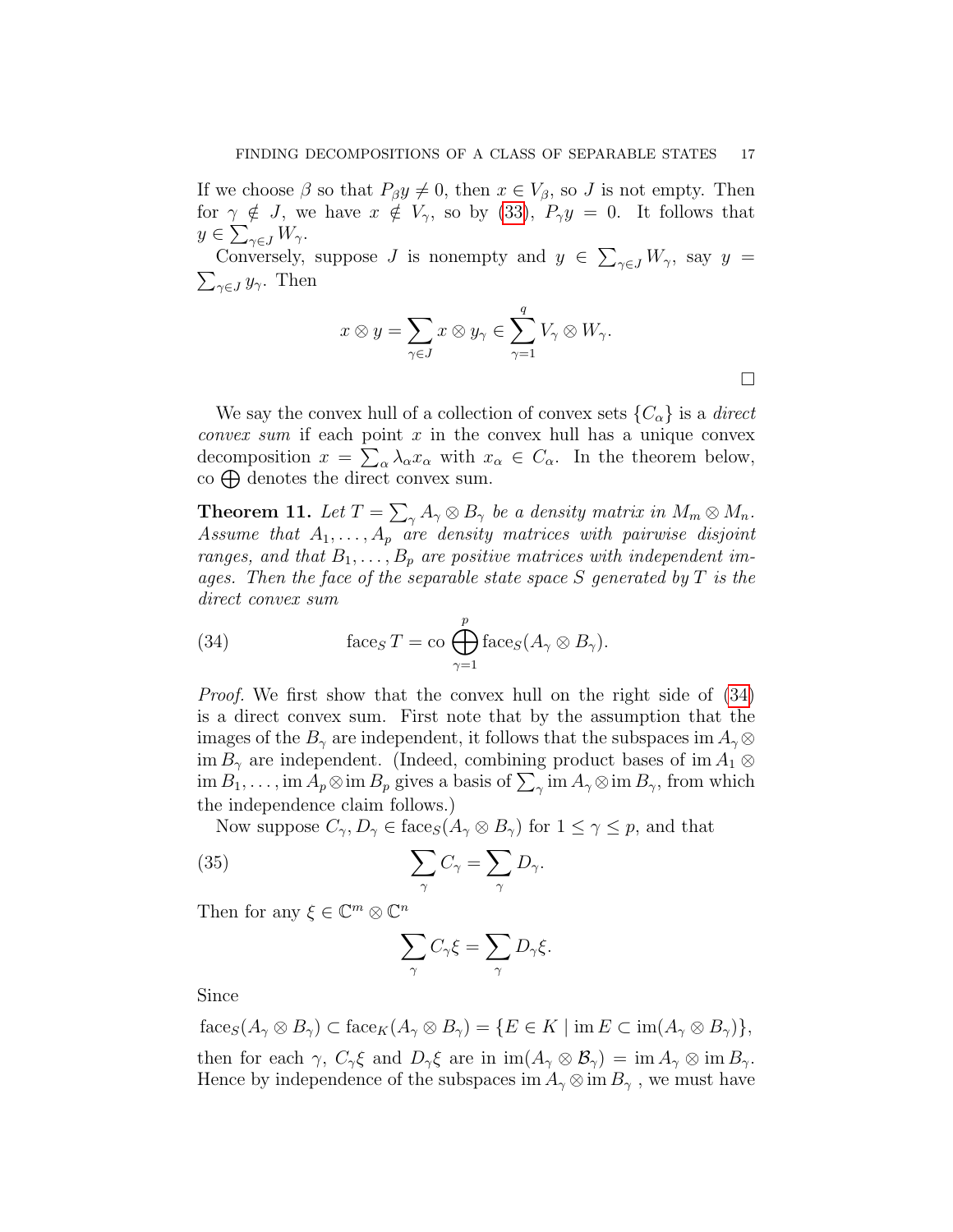$C_{\gamma} \xi = D_{\gamma} \xi$  for each  $\gamma$  and each vector  $\xi$ . Therefore  $C_{\gamma} = D_{\gamma}$  for all  $\gamma$ , showing that the convex hull is indeed a direct convex sum.

Next we prove the equality in [\(34\)](#page-16-1). Suppose  $P_{x\otimes y}$  is in the left side. Since the face that the state  $P_{x\otimes y}$  generates in S is contained in the  $\sum_{\gamma} A_{\gamma} \otimes B_{\gamma}$ , which is  $\sum_{\gamma}$  im  $A_{\gamma} \otimes$  im  $B_{\gamma}$  (cf. [\(9\)](#page-5-1)). Since by assumption face this state generates in K, then  $x \otimes y$  is contained in the image of  $A_1, \ldots, A_p$  are disjoint, the set J in Lemma [10](#page-15-2) is a singleton set, so there is some  $\beta$  such that  $x \in \text{im } A_{\beta}$  and  $y \in \text{im } B_{\beta}$ . Then by Lemma  $9, P_{x\otimes y} \in \text{face}_S(A_\beta \otimes B_\beta)$  $9, P_{x\otimes y} \in \text{face}_S(A_\beta \otimes B_\beta)$ , which shows the left side of [\(34\)](#page-16-1) is contained in the right.

The extreme points of the right side are each contained in some  $f_{\text{ace}_S}(A_{\beta} \otimes B_{\beta})$ , and since  $A_{\beta} \otimes B_{\beta}$  is one of the summands on the left, then

$$
\mathrm{face}_S(A_{\beta} \otimes B_{\beta}) \subset \mathrm{face}_S(\sum_{\gamma} A_{\gamma} \otimes B_{\gamma}),
$$

which completes the proof of [\(34\)](#page-16-1).

 $\Box$ 

<span id="page-17-1"></span>**Lemma 12.** If x is a unit vector in  $\mathbb{C}^m$  and B is a density matrix in  $M_n$ , then

(36) 
$$
\text{face}_S(P_x \otimes B) = \text{face}_{K_{mn}}(P_x \otimes B) = P_x \otimes \text{face}_{K_n} B.
$$

Proof. By Lemma [9,](#page-14-1)

<span id="page-17-0"></span>
$$
\mathrm{face}_S(P_x \otimes B) = \mathrm{Sep}(\mathrm{im}\, P_x \otimes \mathrm{im}\, B) = \mathrm{Sep}(\mathbb{C}x \otimes \mathrm{im}\, B).
$$

Since every vector in  $\mathbb{C}x \otimes \text{im }B$  is a product vector, every density matrix whose image is contained in  $\mathbb{C}x \otimes \text{im }B$  is separable, as can be seen from its spectral decomposition. Thus by [\(31\)](#page-14-0)

 $\text{Sep}(\text{im }P_x\otimes \text{im }B)=\{E\in K_{mn}\mid \text{im }E\subset \text{im}(P_x\otimes B)\}=\text{face}_{K_{mn}}(P_x\otimes B),$ so the first equality of [\(36\)](#page-17-0) follows.

Now we prove the second equality of [\(36\)](#page-17-0). If  $T = P_x \otimes A$  with  $A \in \text{face}_{K_n} B$ , then

$$
\operatorname{im} T = \operatorname{im} (P_x \otimes \operatorname{im} A) \subset \operatorname{im} (P_x \otimes B)
$$

implies that  $T \in \text{face}_{K_{mn}}(P_x \otimes B)$ , so we've shown

$$
P_x \otimes \text{face}_{K_n} B \subset \text{face}_{K_{mn}}(P_x \otimes B).
$$

To prove the reverse inclusion, let  $T \in \text{face}_{K_{mn}}(P_x \otimes B)$ . Then im  $T \subset$  $\mathbb{C}x \otimes \text{im }B$ . We will prove there exists  $A \in \text{face}_{K_n} B$  such that  $T =$  $P_x \otimes A$ , which will complete the proof of the lemma.

Since  $\text{im } T \subset \mathbb{C}x \otimes \text{im } B$ , for each  $y \in \mathbb{C}^n$  there exists a unique  $w \in$ im B such that  $T(x \otimes y) = x \otimes w$ . Define  $A \in M_n$  by  $x \otimes Ay = T(x \otimes y)$ for  $y \in \mathbb{C}^n$ , and observe that im  $A \subset \text{im } B$ .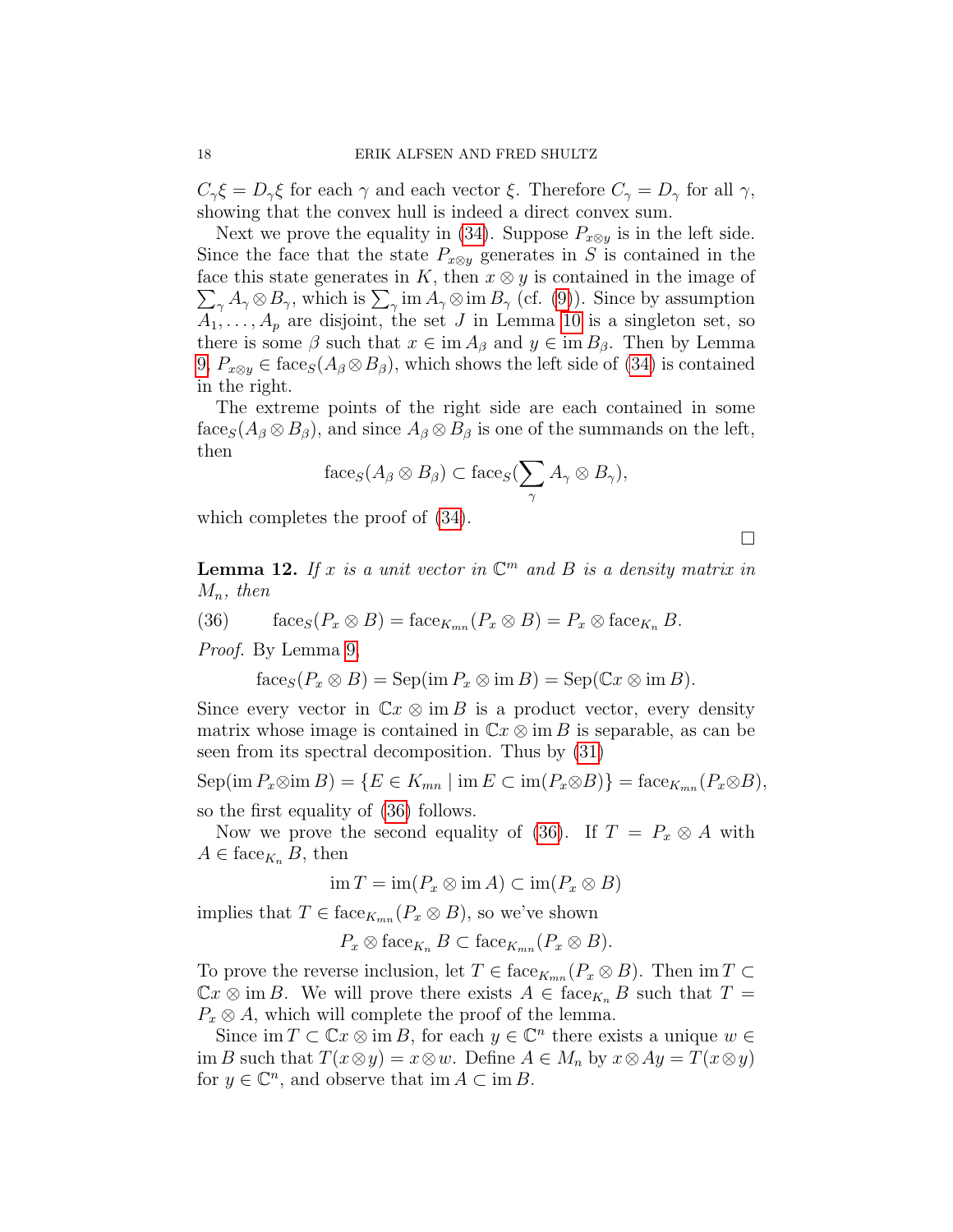$\Box$ 

For  $z \in \mathbb{C}^m$ , if  $z = x$  or  $z \perp x$  we have  $T(z \otimes y) = (P_x \otimes A)(z \otimes y)$ . It follows that  $T = P_x \otimes A$ . Since T is a density matrix, it follows that A also is a density matrix. Since im  $A \subset \text{im } B$ , then  $A \in \text{face}_{K_n} B$ . Thus  $T \in P_x \otimes \text{face}_{K_n} B$ .

In Theorem [11,](#page-16-0) the faces of the separable state space are expressed in terms of other (smaller) separable state spaces. In some circumstances, these are actually state spaces of the full matrix algebras, as we now show. (This generalizes [\[2,](#page-22-2) Thm. 4].)

<span id="page-18-0"></span>**Theorem 13.** Let  $T = \sum_{\gamma=1}^{p} A_{\gamma} \otimes B_{\gamma}$  be a density matrix in  $M_m \otimes$  $M_n$ . Assume that  $A_1, \ldots, A_p$  are rank one density matrices, and that  $B_1, \ldots, B_p$  are positive matrices with independent images. Then there are unit vectors  $x_1, \ldots x_q \in \mathbb{C}^m$ , with  $P_{x_1}, \ldots, P_{x_q}$  distinct, and independent density matrices  $C_1, \ldots, C_q$  in  $M_n$ , such that T admits the convex decomposition

(37) 
$$
T = \sum_{\nu=1}^{q} \lambda_{\nu} P_{x_{\nu}} \otimes C_{\nu}.
$$

This decomposition is unique, and the face of S generated by each  $P_{x_{\nu}} \otimes$  $C_{\nu}$  is also a face of  $K_{mn}$ , so that

(38) 
$$
\operatorname{face}_{S} T = \operatorname{co} \bigoplus_{\nu=1}^{q} \operatorname{face}_{K_{mn}}(P_{x_{\nu}} \otimes C_{\nu}) = \operatorname{co} \bigoplus_{\nu=1}^{q} (P_{x_{\nu}} \otimes \operatorname{face}_{K_n} C_{\nu}).
$$

*Proof.* By assumption, each  $A_{\gamma}$  is a postive scalar multiple of a projection  $P_{x_{\gamma}}$ , where  $x_{\gamma}$  is a unit vector in  $\mathbb{C}^m$ . Absorbing this scalar into  $B_{\gamma}$ , we write the given decomposition in the form

$$
T=\sum_{\gamma=1}^p P_{x_\gamma}\otimes \widetilde{B}_\gamma.
$$

Now we collect together terms where the first factors  $P_{x_{\gamma}}$  coincide. In precise terms, we define an equivalence relation on the indices  $\{1, \ldots, p\}$ by  $\gamma \sim \kappa$  if  $\mathbb{C}x_{\gamma} = \mathbb{C}x_{\kappa}$ , or equivalently if  $P_{x_{\gamma}} = P_{x_{\kappa}}$ . Let J be the set of equivalence classes, and for each equivalence class  $\nu \in J$  choose a representative  $\gamma \in \nu$  and define  $\widetilde{x}_{\nu} = x_{\gamma}$ . Then

$$
T = \sum_{\nu \in J} P_{\widetilde{x}_{\nu}} \otimes C_{\nu}'
$$

where  $C'_{\nu} = \sum_{\gamma \in \nu} \tilde{B}_{\gamma}$ . Define  $q = |J|$ ; numbering the members of J in sequence gives a decomposition of the form specified in the theorem.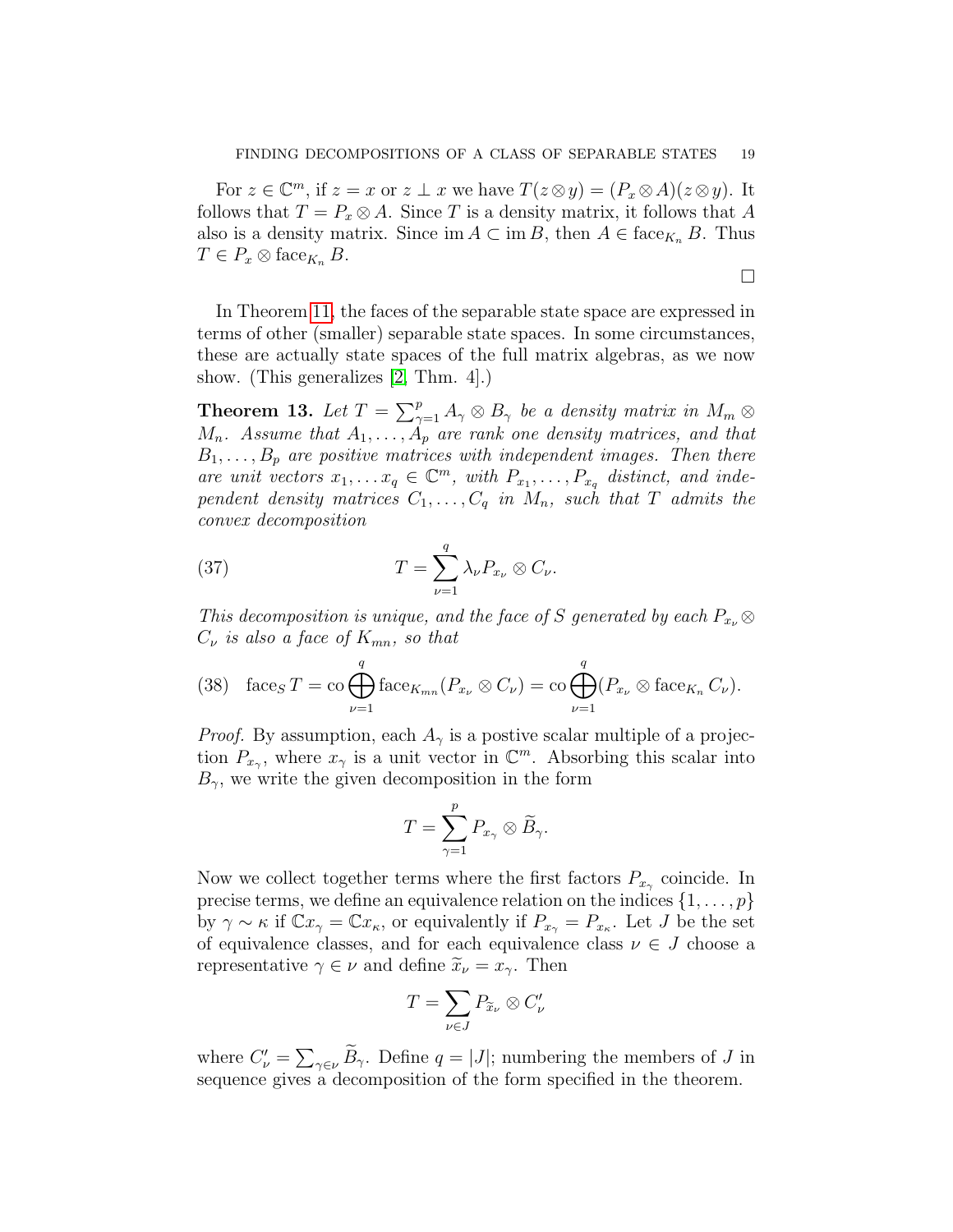Since the images of the  $P_{\tilde{x}_\nu}$  are disjoint, the final statement of the theorem follows from Theorem [11](#page-16-0) and Lemma [12.](#page-17-1)

#### Decompositions into pure product states

If T is B-independent, Theorem [6](#page-9-0) provides a canonical way to decompose T. Then with the notation of Theorem [6,](#page-9-0) we can decompose each  $A_{\gamma}$  and  $B_{\gamma}$  further via the spectral theorem into linear combinations of rank one projections, and this gives a representation of T as a convex combination of pure product states. The next result describes when this decomposition into pure product states is unique, generalizing the uniqueness result in [\[2,](#page-22-2) Corollary 5].

<span id="page-19-0"></span>**Theorem 14.** If  $T \in M_m \otimes M_n$  is a B-independent density matrix, then there is a unique decomposition of  $T$  as a convex combination of pure product states iff in the canonical decomposition [\(22\)](#page-10-0) of Theorem [6,](#page-9-0) each  $A_{\gamma}$  and each  $B_{\gamma}$  has rank one. Thus the decomposition of T into pure product states is unique iff  $T$  can be written as a convex combination

$$
T=\sum_{\gamma=1}^p\lambda_\gamma P_{x_\gamma}\otimes P_{y_\gamma}
$$

with unit vectors  $y_1, \ldots, y_p$  that are linearly independent, and unit vectors  $x_1, \ldots, x_p$  such that  $P_{x_1}, \ldots, P_{x_p}$  are distinct.

*Proof.* Suppose that  $T$  is  $B$ -independent and admits a unique decomposition as a convex combination of pure product states. Let  $T =$  $\sum_{\gamma} A_{\gamma} \otimes B_{\gamma}$  be the canonical decomposition of T given in Theorem [6.](#page-9-0) If any  $A_{\beta}$  does not have rank one, then there are infinitely many ways to write  $A_{\beta}$  as a convex combination of pure states, which when combined with any decomposition into rank one projections for the other  $A_{\gamma}$  and each  $B_{\gamma}$  gives infinitely many decompositions of T into pure product states. The same argument applies if any  $B_{\gamma}$  does not have rank one. Hence if T admits a unique convex decomposition into pure product states, each  $A_{\gamma}$  and  $B_{\gamma}$  must have rank one.

Conversely, assume that  $T$  can be written as a convex combination

$$
T=\sum_{\gamma}\lambda_{\gamma}P_{x_{\gamma}}\otimes P_{y_{\gamma}}
$$

with  $\{P_{x_{\gamma}}\}$  distinct and with  $\{y_{\gamma}\}\$  independent. This decomposition satisfies the hypotheses of Theorem [13,](#page-18-0) and thus face  $S(T)$  will be the direct convex sum of the singleton faces  $\{P_{x_{\gamma}} \otimes P_{y_{\gamma}}\}\.$  Now suppose that

 $\Box$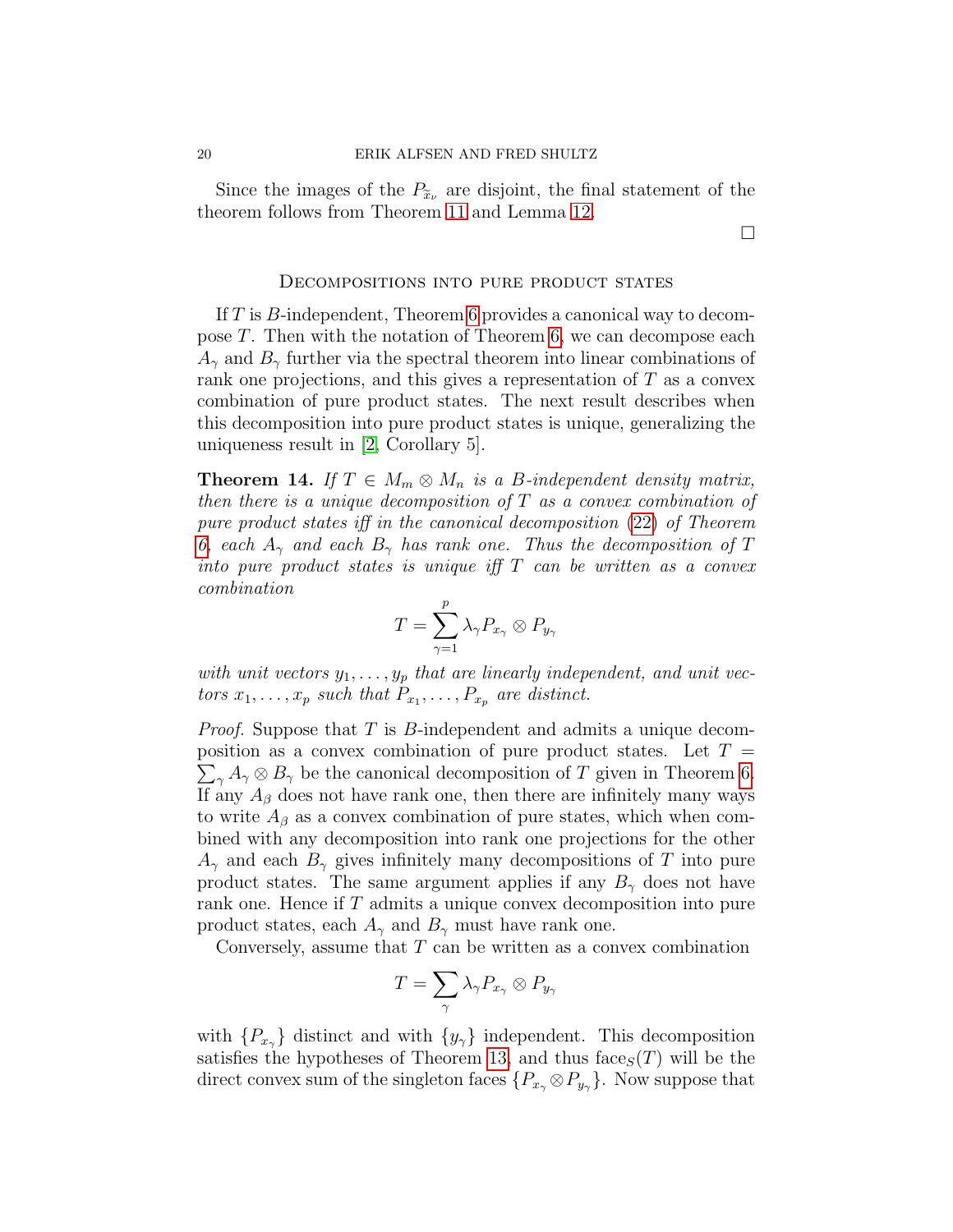we are given any other convex decomposition into pure product states

$$
T=\sum_{\nu}t_{\nu}P_{z_{\nu}}\otimes P_{w_{\nu}},
$$

where we are not making any assumption about independence of  $\{P_{w_{\nu}}\}$ or distinctness of  $\{P_{z_{\nu}}\}$ . Then each  $P_{z_{\nu}} \otimes P_{w_{\nu}}$  is in face<sub>S</sub>T and is an extreme point of the separable state space S. By the definition of a direct convex sum, we conclude that each  $P_{z_{\nu}} \otimes P_{w_{\nu}}$  must coincide with some  $P_{x_{\gamma}} \otimes P_{y_{\gamma}}$ . Thus the convex decomposition of T into pure product states is unique.

Remark. One might suspect that for the uniqueness conclusion in The-orem [14,](#page-19-0) it would suffice for the joint eigenspaces of the  $(T)_{ii}$  to be one dimensional, but this is not correct, as can be seen by considering  $A \otimes P_y$  where rank  $A > 1$ .

#### The marginal rank condition

In this section we specialize previous results to an important class of separable states.

**Definition.** A density matrix  $T \in M_m \otimes M_n$  satisfies the marginal rank condition if rank  $T = \max(\text{rank } T_A, \text{rank } T_B)$ , which reduces to rank  $T = \text{rank } T_B$  if  $m \leq n$ , which we will assume in the sequel.

We will see that such matrices, if separable, are B-independent. The following lemma for states on  $M_m \otimes M_n$  appeared for  $m = 2$  in [\[14\]](#page-22-3), and for general  $m, n$  in [\[11,](#page-22-4) Lemma 6, and proof of Theorem 1]. An alternate shorter proof for general  $m, n$  can be found in [\[17,](#page-22-5) Lemma 13]. It shows that separable density matrices satisfying the marginal rank condition are the same as those that admit a representation [\(1\)](#page-1-0) with each  $A_{\gamma}$  and  $B_{\gamma}$  of rank one, and with  $B_1, \ldots, B_p$  independent.

<span id="page-20-0"></span>**Lemma 15.** Let T be separable. Then T admits a decomposition  $T =$  $\sum_{i=1}^p \lambda_i P_{x_i \otimes y_i}$  with  $y_1, \ldots, y_p$  independent iff rank  $T = \text{rank } T_B$ .

We now show that Theorem [6](#page-9-0) gives a practical way to check whether a particular matrix satisfying the marginal rank condition is separable. Theorem [6](#page-9-0) then also provides a way to find an explicit representation of T as a convex combination of tensor products of positive matrices. (For testing separability, the PPT test also suffices, cf. [\[11\]](#page-22-4).)

**Theorem 16.** Let  $T \in M_m \otimes M_n$  with rank  $T = \text{rank } T_B$ . Define  $\widetilde{T}$ as in [\(4\)](#page-4-1). Then T is separable iff the matrices  $(\widetilde{T})_{ij}$  are normal and commute.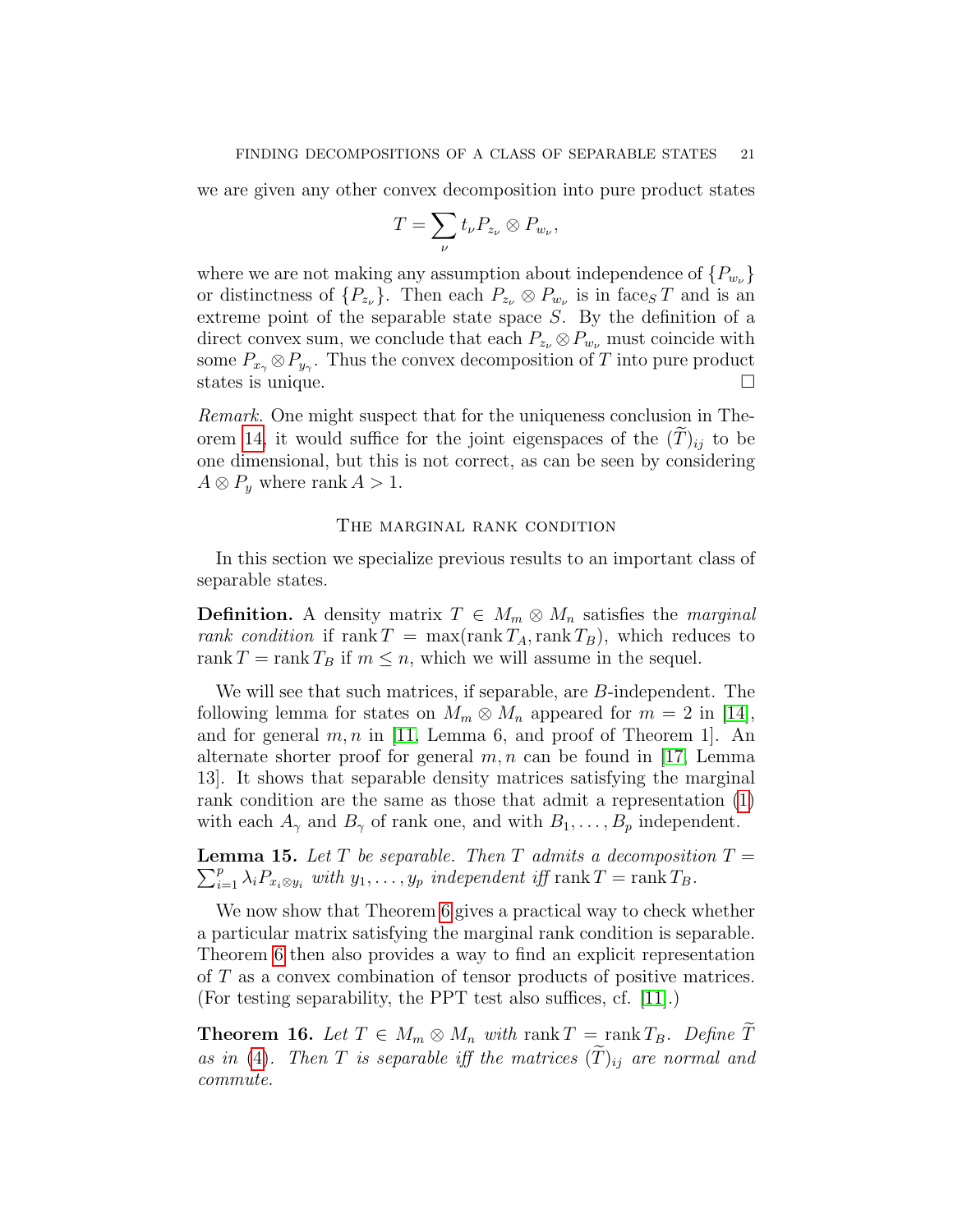*Proof.* Assume T has marginal rank. If T is separable then by Lemma [15,](#page-20-0) T is B-independent, and hence by Theorem [6,](#page-9-0) the matrices  $(T)_{ii}$ are normal and commute. Conversely, if these matrices are normal and commute, then by Theorem [6](#page-9-0) T is B-independent, and hence separable. П

<span id="page-21-1"></span>**Corollary 17.** If  $T$  is separable of marginal rank, then  $T$  admits a unique decomposition

$$
T=\sum_{\gamma=1}^p P_{x_\gamma}\otimes B_{\gamma},
$$

with  $B_1, \ldots, B_p$  positive matrices with independent images, and  $x_1, \ldots, x_p$ unit vectors with  $P_{x_1}, \ldots, P_{x_p}$  distinct.

Proof. By Theorem [6,](#page-9-0) there is a unique decomposition

$$
T = \sum_{\gamma} A_{\gamma} \otimes B_{\gamma}
$$

where each  $A_{\gamma}$  is positive with trace 1,  $A_1, \ldots, A_p$  are distinct, and  $B_1, \ldots, B_p$  are positive and have independent images. By the marginal rank condition,

$$
\operatorname{rank} T = \sum_{\gamma} \operatorname{rank} A_{\gamma} \operatorname{rank} B_{\gamma} = \operatorname{rank} T_B = \sum_{\gamma} \operatorname{rank} B_{\gamma}
$$

which implies that rank  $A_{\gamma} = 1$  for all  $\gamma$ . Thus there are unit vectors  $x_{\gamma}$  such that  $A_{\gamma} = P_{x_{\gamma}}$ . Distinctness of  $A_1, \ldots, A_p$  implies that  $P_{x_1}, \ldots, P_{x_p}$  distinct.

Remark. Uniqueness of the decomposition in Corollary [17](#page-21-1) was first proved in [\[2,](#page-22-2) Section IV]. Corollary [17](#page-21-1) provides an alternate proof, and Theorem [6](#page-9-0) provides an explicit way to find that decomposition.

# **SUMMARY**

We have defined a class of separable states (B-independent states) which generalizes the separable states whose rank equals their marginal rank. We have described an intrinsic way to check membership in this class, and for such states we have given a procedure leading to a unique canonical separable decomposition into product states.

#### **REFERENCES**

<span id="page-21-0"></span>[1] E. Alfsen and F. Shultz, State spaces of operator algebras: basic theory, orientations, and  $C^*$ -products, Mathematics: Theory & Applications, Birkhäuser Boston, 2001.